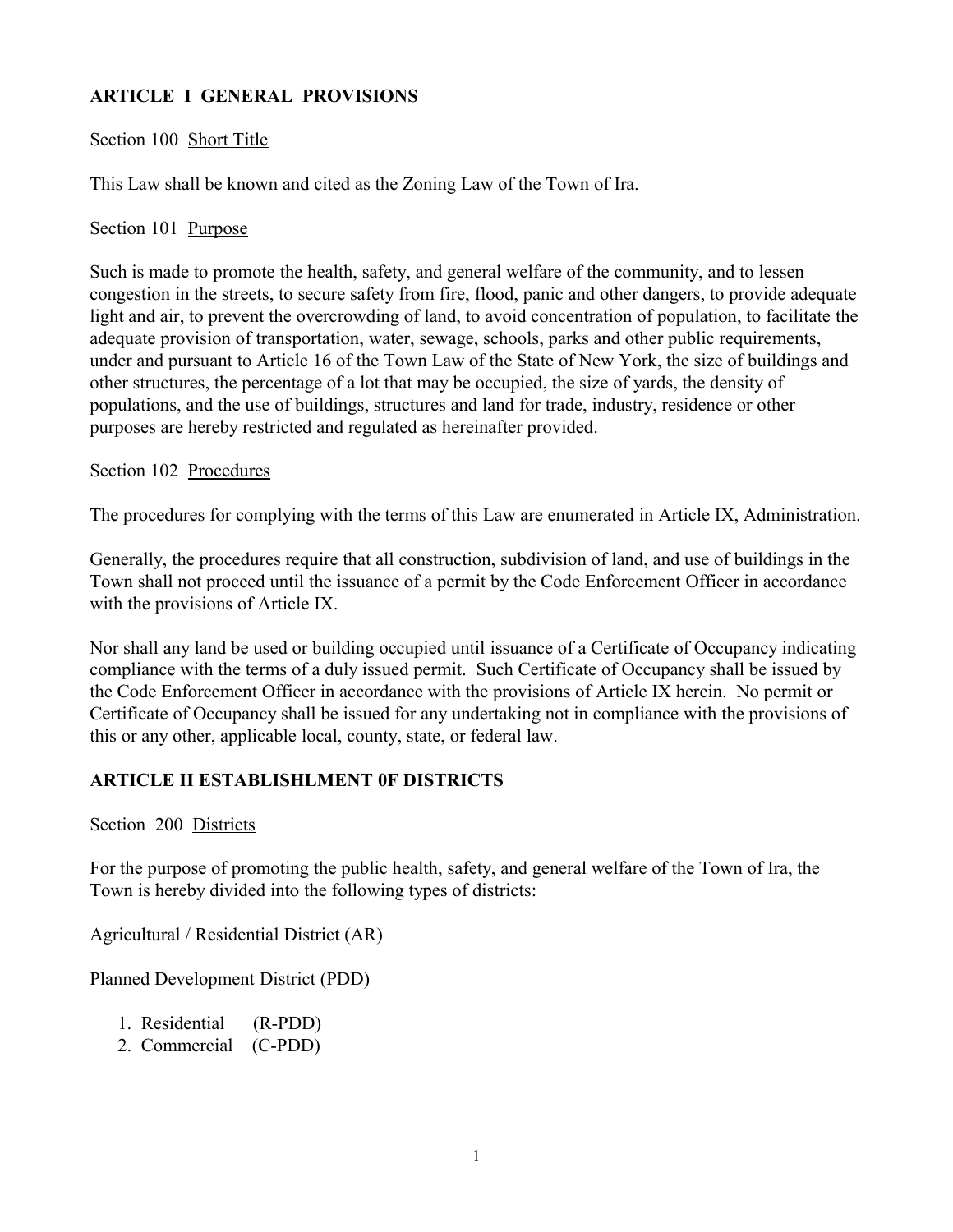3. Industrial (I-PDD)

Section 201 Zoning Map

- A. Said districts are bounded as shown on a map entitled Town of Ira Zoning Map certified by the Town Clerk, which accompanies and which with all explanatory matter thereon, is hereby made a part of this Law.
- B. Changes and Amendments:
	- 1. Any changes in district boundaries or other matter shown on the Zoning Map shall be promptly made on the map, with a signed statement substantially as follows:

on ....................., by action of the Town Board of Ira, the following (change) changes (was) were made in this Zoning Map: (brief description of the nature of the change).

2. This statement shall be signed by the Supervisor and attested by the Town Clerk. The Law making such changes and amendments shall provide for their immediate entry upon the Zoning Map. Amendment to map Local Law # 3 of 2009 appended to map.

C. The following properties situate at Dalton Road are hereby zoned and designated Commercial Planned Development District (C-PDD) under the Town of Ira Zoning Local Law adopted on May  $6<sup>th</sup>$ , 2009, subject to all regulations created and established relative to said District:

| Tax Map No.   | <b>Property Address</b>    | <b>Reputed Owners</b>     |
|---------------|----------------------------|---------------------------|
| 40.00-1-19.12 | 3219 Dalton Rd<br>Cato, NY | Sidney and Paula Townsend |

(Amended by Local Law # 3 of 2009)

Section 202 Interpretation of District Boundaries

Where uncertainty exists with respect to the boundaries of any of the aforesaid districts as shown on the Zoning Map, the following rules shall apply:

- A. Where district boundaries are indicated as approximately following the center line of streets or highways, street lines, or highway right-of-way lines, such center lines, street lines, or highway right-of-way line shall be construed to be such boundaries.
- B. Where district boundaries are so indicated that they approximately follow the lot lines, such lot lines shall be construed to be said boundaries.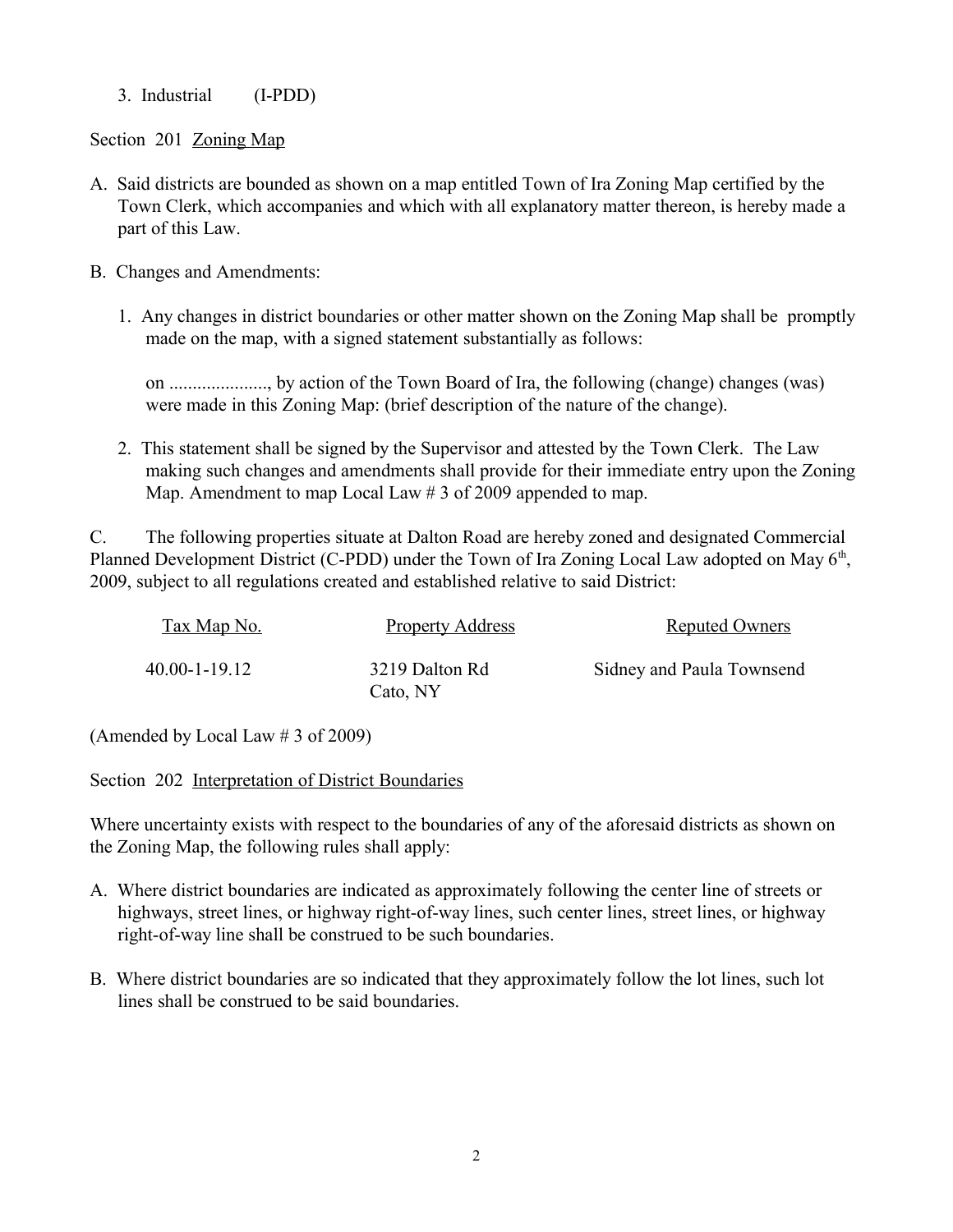- C. Where district boundaries are so indicated that they are approximately parallel to the center lines or street lines of street, or the center lines or right-of-way lines of highways, such district boundaries shall be construed as being parallel thereto and at such distance therefrom as shall be determined by the use of the scale shown on the Zoning Map.
- D. In case of further uncertainty as to the true location of a zoning district boundary line in a particular instance, the Zoning Board of Appeals shall determine the location of such boundaries.

# **ARTICLE III APPLICATION OF DISTRICT REGULATIONS**

Section 300 Conformity Required

- A. No structure or land shall hereafter be used or occupied, and no structure or part thereof shall hereafter be erected, constructed, reconstructed, moved or structurally altered, unless in conformity with all of the regulations for the district in which it is located.
- B. No part of a yard, other open space or off-street parking or loading space required about or in connection with any structure for the purpose of complying with this Law shall be included as part of a yard, open space or off-street parking or loading space similarly required for another structure.
- C. No yard, lot or off-street parking space existing at the time of enactment of this Law shall be reduced in size or area below the minimum requirements set forth herein. Yards or lots created after the effective date of this Law shall meet the minimum requirements established by this Law.

# Section 301 Regulations to be Minimum and Uniform.

Within each district, the regulations established by this Law shall be minimum regulations and shall be applied uniformly to each class or kind of structure or land.

# **ARTICLE IV AGRICULTURAL / RESIDENTIAL DISTRICT (AR)**

Section 400 Structure and Uses

# Intent:

This district is intended for rural portions of the Town which are characterized by farms and low density residential uses. Properties within this district rely upon individual on-site systems for provision of essential water supply and septic disposal. Therefore in order to ensure adequate separation of these essential systems and to prevent any undue burden upon the natural environment, the required minimum residential lot size is intended to promote a separation of farms and unrelated residential uses to protect both activities from the potential adverse effects each has upon the other. The overall level of development within this district is encouraged to be maintained at a low intensity so that the cumulative effects of development are able to be absorbed within the existing unimproved conditions and facilities of the area.

A. Permitted by right or with building permit.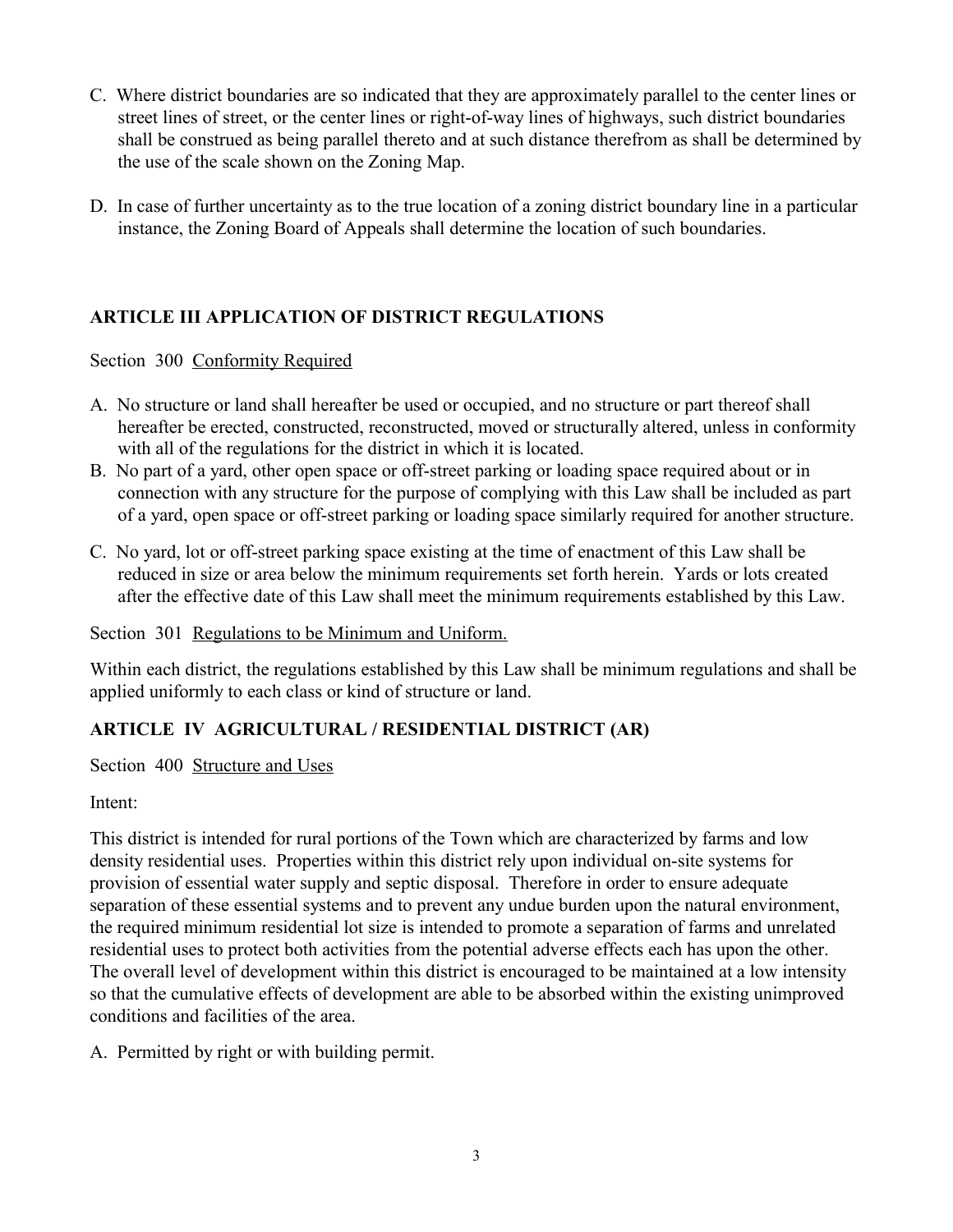- 1. Single family dwelling, each dwelling to be on a separate lot and on a permanent foundation, and accessory uses and structures.
- 2. Farm, with the following restrictions:
	- a. No retail or commercial activity shall take place other than the storage, processing and sale of farm products actually produced on the premises.
	- b. The storage of manure or other extraordinary odor or dust-producing use shall not take place within one hundred (100) feet of the nearest lot line.
	- c. Farms are exempt from maximum height restriction of 50 ft. (Section 401 B.2.e).
- 3. Ponds:
	- a. Under a million gallons of impoundment, permits are required by the Town of Ira and may require permits from other agencies.
	- b. A million and over gallons of impoundment requires a permit from the Town of Ira and other agencies.
- 4. Unattached accessory structures including but not limited to non-commercial greenhouses, tool sheds, private garages or swimming pools shall be erected only in accordance with the following restrictions.
	- a. No accessory structure shall be located closer than thirty (30) feet to the side or rear lot lines.
	- b. Every outdoor in-ground or above-ground swimming pool shall comply with New York State Uniform Fire and Building Code, §720-1 and 720-2, RE: Enclosures.
- 5. One (1) camper or motor home can be set up on a separate lot or as an accessory structure to an existing dwelling, and used for occupancy between May 1 and October 31, whether for gain or not in accordance with Article IV section 400 (C).
- 6. Van bodies, semi-trailers used for over-the-road purposes, and school buses can be used as storage structures for commercial or farm use only.
- 7. Junk as defined in this part is not permitted.
	- a. Junk: The outdoor storage or deposit of any of the following shall constitute junk.
	- b. Two (2) or more inoperable unlicensed or unregistered motor vehicles.
	- c. One (1) or more abandoned or inoperable appliances including but not limited to washers, dryers, dishwashers, stoves, refrigerators, freezers and televisions.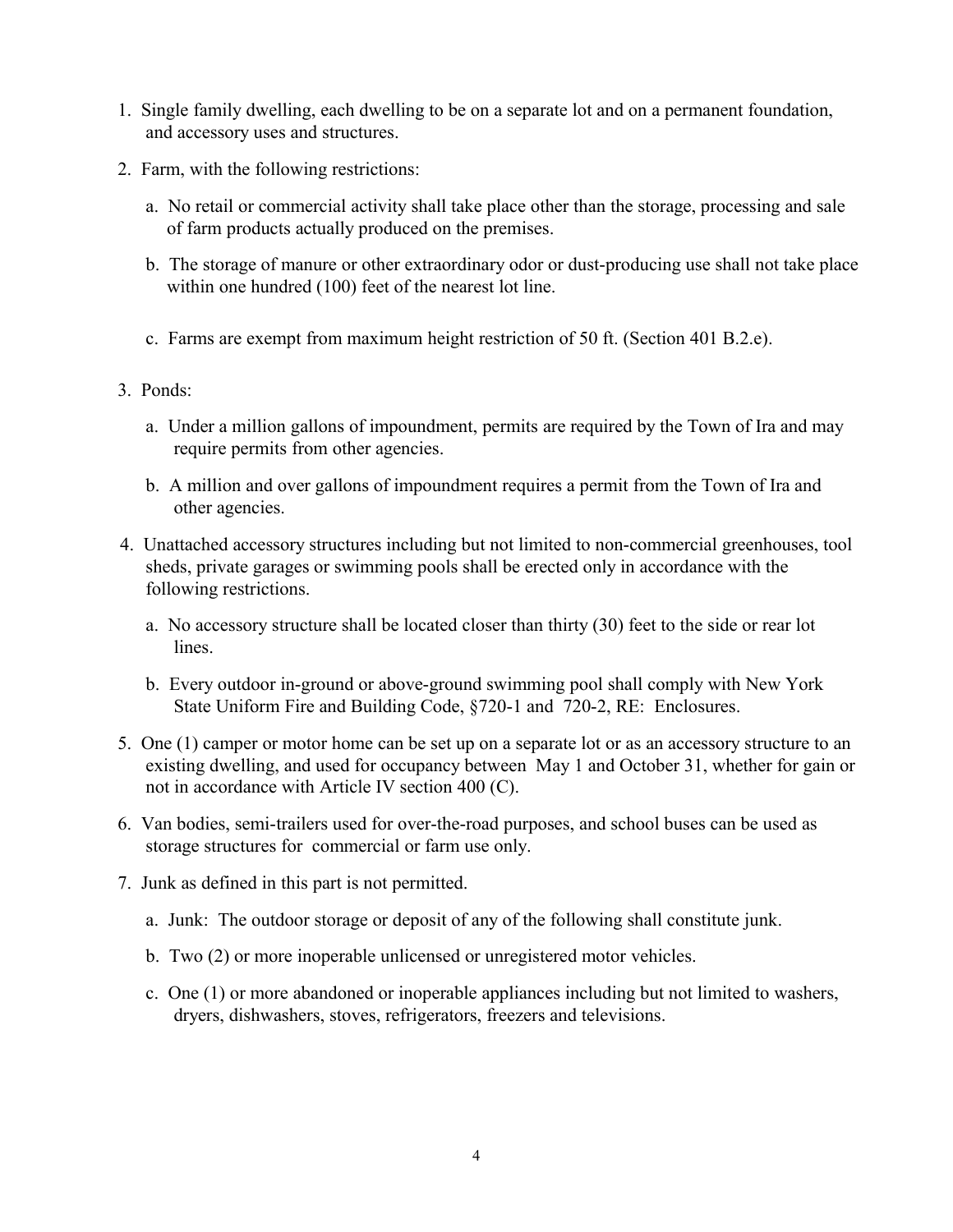- d. One (1) or more abandoned or irreparably damaged pieces of indoor furniture including but not limited to sofas, lounge chairs, mattresses, bed frames, desks, tables, chairs, and chests of drawers.
- B. Permitted upon Controlled Site Review (see Article VI):
	- 1. Two family dwelling
	- 2. Church
	- 3. Utility substation
	- 4. Public School
- C. Permitted Upon Issuance of Special Permit (see Article VII):

Structures and uses not covered in Article IV, Section 400, B: Controlled Site Review that meet the application of standards in Section 701 of Article VII: Special Permit Uses.

(Amended by Local Law # 1 of 2011)

- D. Supplementary Regulations (see Article VIII):
	- 1. Height, yard, corner lot exceptions
	- 2. Off-street parking and loading
	- 3. Signs
	- 4. Screening and landscaping
	- 5. Accessory uses and structures

#### Section 401 AR Lot and Structure Requirements

A. Residential Structures and Uses:

| $1.$ Lot:                             | One family                | Two family                    | Multi-family                |
|---------------------------------------|---------------------------|-------------------------------|-----------------------------|
| a. area, minimum<br>b. width, minimum | $80,000$ sq.ft<br>250 ft. | $120,000$ sq.ft.<br>$300$ ft. | $150,000$ sq.ft.<br>300 ft. |
| c. coverage, maximum                  | $25\%$                    | $25\%$                        | $25\%$                      |

2. Exceptions of Minimum Lot Sizes and Lot Widths:

The provisions of Section 401 shall not prevent the construction of a single family dwelling, provided the yard requirements are observed, on any lot which was lawful when created and which prior to the effective date of this Local Law was in separate ownership duly recorded by plat or deed.

3. Principal Structure and Accessory Structures:

One family Two family Multi-family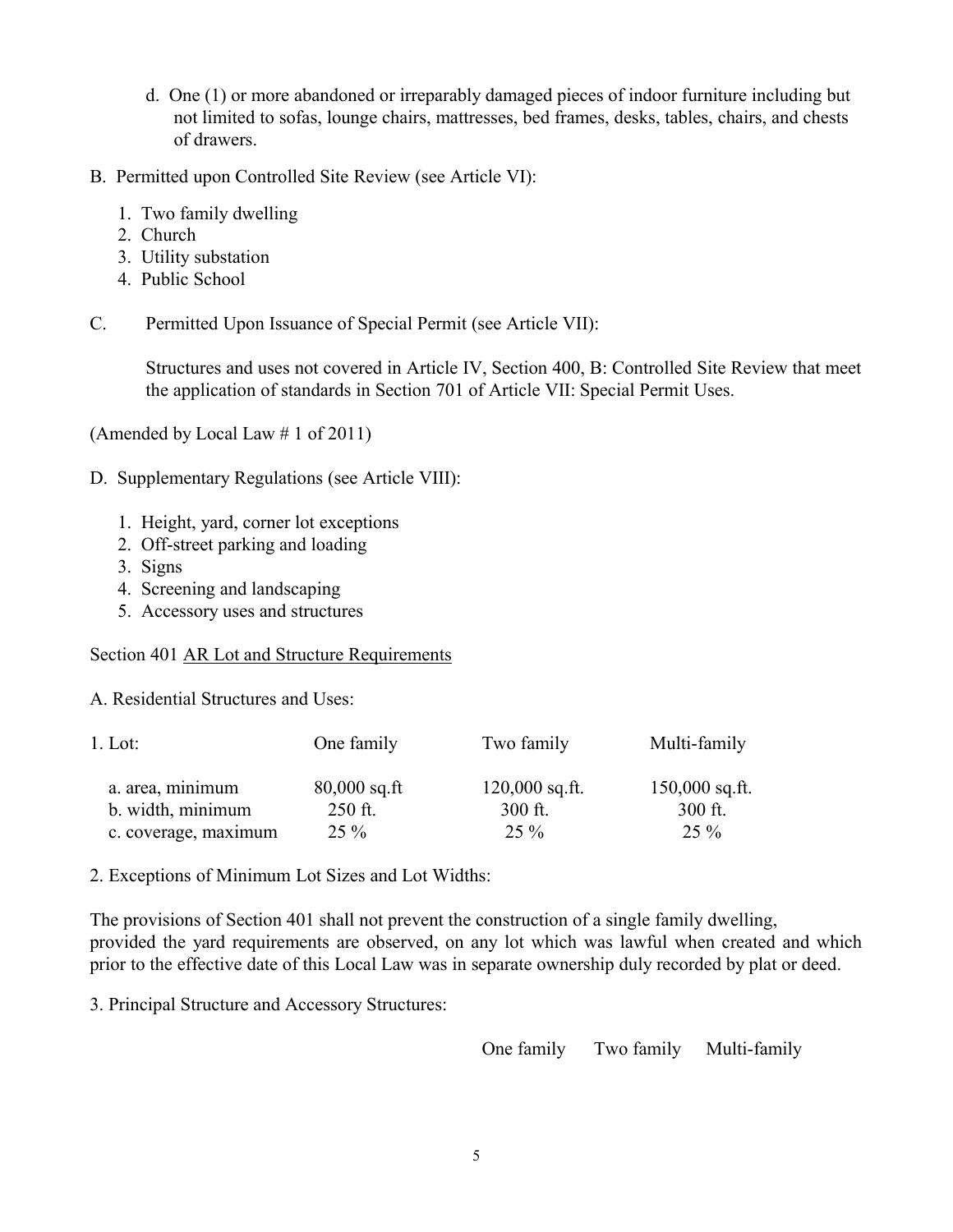| a. front yard setback                         | 80 ft. | $80$ ft. | 80 ft. |
|-----------------------------------------------|--------|----------|--------|
| b. side yard setback                          | 30 ft. | 30 ft.   | 30 ft. |
| c. rear yard setback, principal structures    | 30 ft. | 30 ft.   | 50 ft. |
| d. rear yard setback for accessory structures | 30 ft. | $30$ ft. | 30 ft. |
| e. maximum height (farms are exempt)          | 50 ft. | 50 ft.   | 50 ft. |

- 4. Minimum Floor Area:
	- a. For all single-family dwellings, excluding any additions, the minimum floor area used for living purposes shall be nine hundred ten (910) square feet.
	- b. For all two-family and multiple-family dwellings, the minimum floor area used for living purposes in each dwelling unit shall be seven hundred fifty (750) square feet.
- 5. Manufactured Housing (as defined by the NYS Building Code) in all Ag/Res Districts:

The purpose and intent of this ordinance is to provide maximum compatibility between manufactured homes and site-built homes within general residential environment.

- a. Shall be used only as a dwelling unit.
- b. Shall comply with the criteria for a Residential Designed Manufactured Home. A Residential Designed Manufactured Home is defined as a manufactured home which is constructed in conformity with 24CFR Part 3280 of the Manufactured Home Construction and Safety Standards compiled by the US Dept. of Housing and Urban Development (HUD 1976) and meets or exceeds the following criteria:
	- 1) A minimum width of 20 feet
	- 2) Meets the minimum square footage requirement of 910 sq. ft.
	- 3) The roof is of a type commonly used in residential construction with a pitch of at least

4/12 to accommodate snow load; and, is of an architectural style compatible with other homes in the area.

- 4) The exterior siding is of a type of material commonly used in site-built residential construction.
- 5) All towing devices, wheels, axles and hitches are removed.
- 6) It is installed on a permanent foundation and skirted as described by the Uniform Building Code of the NYS Code
- c. Any additions to a manufactured housing unit shall comply with Subchapter B of the NYS Building Code.
- d. When an existing manufactured unit is replaced, the replacement shall conform to the current Zoning Law.
- e. Parks permitted only as a Residential PDD are subject to the PDD regulations as set forth in Article V of this Law and to all parts of this section.
- B. Non-Residential Uses and Structures:
	- 1. Lot: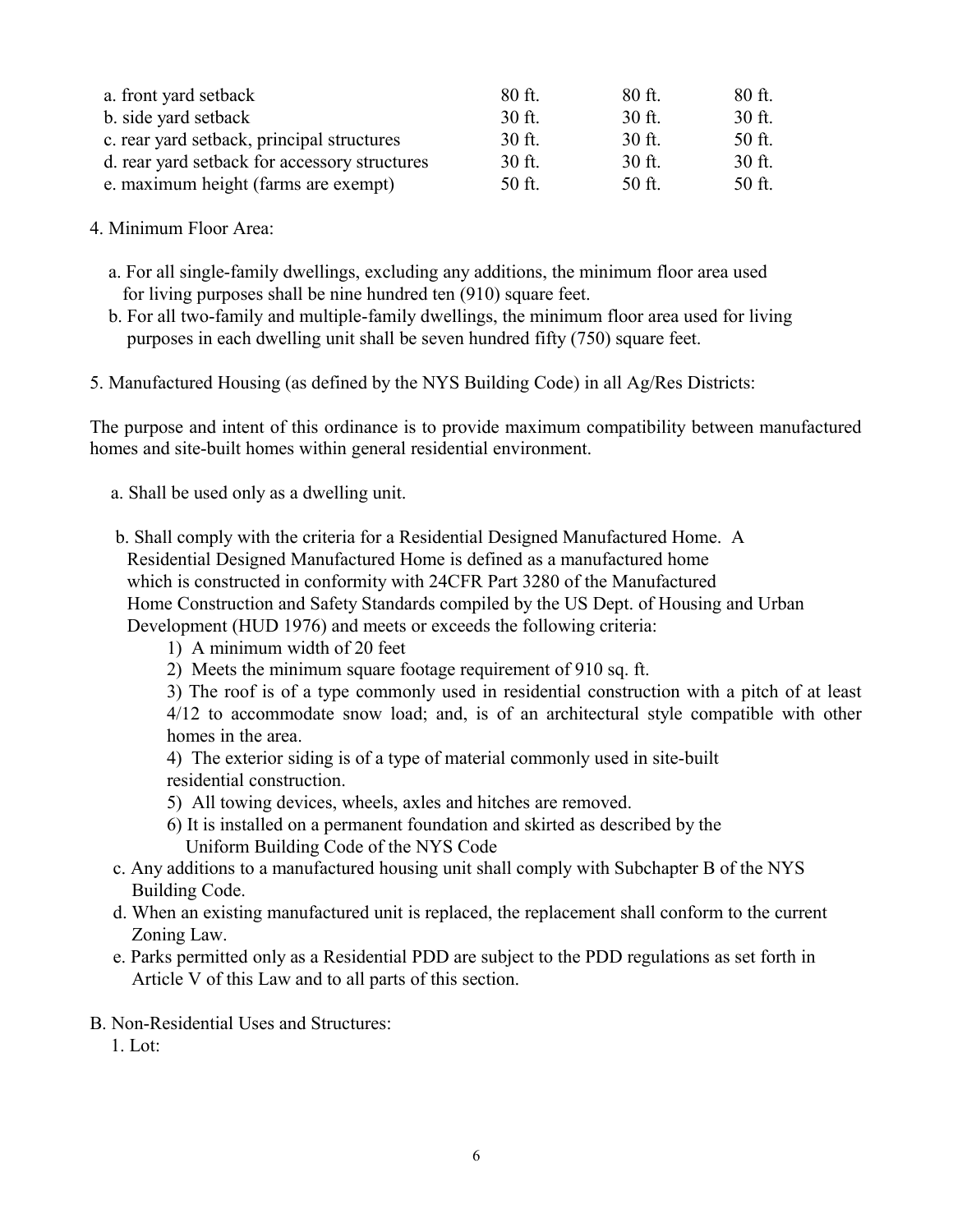| a. area, minimum     | $80,000$ sq. ft. |
|----------------------|------------------|
| b. width, minimum    | 300 ft.          |
| c. coverage, maximum | 50%              |

2. Principal Structure and Accessory Structures:

| a. front yard setback                         | $100$ ft. |
|-----------------------------------------------|-----------|
| b. side yard setback                          | 30 ft.    |
| c. rear yard setback for principal structures | 50 ft.    |
| d. rear yard setback for accessory structures | 50 ft.    |
| e. maximum height                             | $50$ ft.  |

### **ARTICLE V PLANNED DEVELOPMENT DISTRICTS**

#### Section 500 Purpose

In Planned Development Districts (PDD), land and buildings may be used for any lawful purpose in any districts as authorized by the Town Board in specific instances. The purpose of the PDD is to provide flexible land use and design regulations through the use of performance criteria and land impact considerations, so that developments incorporating individual building sites, common property, singular land use, and/or mixed land uses may be planned and developed as a unit. Where deemed appropriate, the Town Board may consider a proposed planned development through an approval process requiring a zoning district change from the original district to PDD, in which the approved plan and a complete set of use and dimensional regulations become the basis for continuing land use controls.

#### Section 501 Objectives

- A. In order to carry out the purpose of this article, a PDD shall achieve at least the following objectives:
	- 1. Work as a concentrated whole unit, being self-contained and non-conducive to expansion outside its boundaries at a future date, unless such expansion when added to the original PDD can act with it to create a lager self-contained unit.
	- 2. Provide open space as an integral part of the plan.
	- 3. Provide convenient location of commercial and service areas.
	- 4. Preserve trees, outstanding natural topography and geologic features and prevent soil erosion.
	- 5. Make creative use of land and related physical development which allows an orderly transition of land from rural to more urban uses.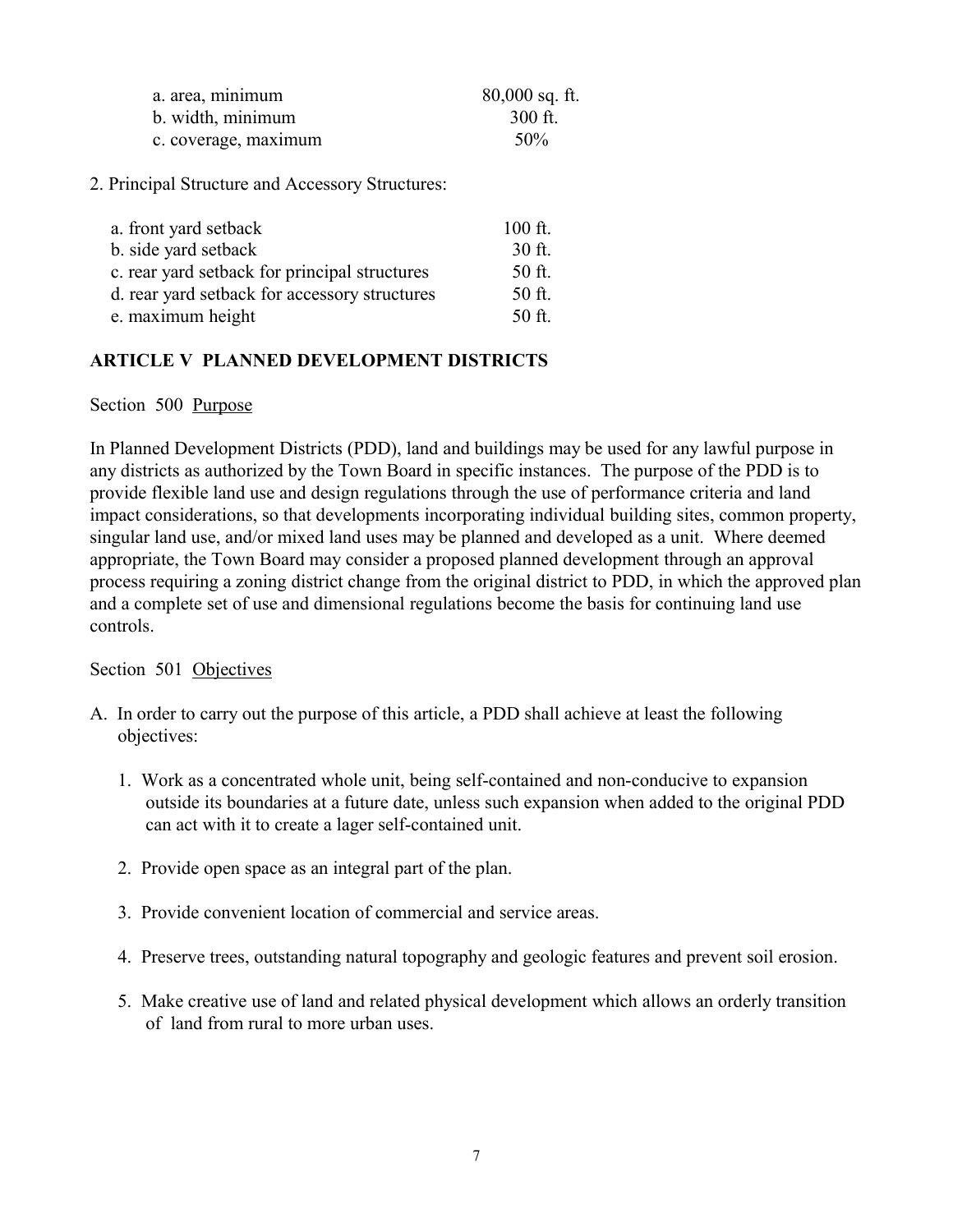- 6. Make efficient use of land resulting in smaller networks of utilities and streets and thereby lowering costs for construction, maintenance and housing.
- 7. Provide a development pattern in harmony with the objectives of the Town and County comprehensive plans.
- 8. Provide a more desirable environment for dwelling, working and/or recreation than would be possible through the strict application of the regulations in this local Law.

### Section 502 District Regulations

- A. Once lands have been rezoned by the Town Board as a Planned Development District, the set of use and dimensional specifications approved in the Planned Development District site plan application shall replace those found elsewhere in this Law and shall become the basis for continuing land use controls. In Planned Development Districts all structures and uses shall be subject to the following regulations:
	- 1. Permitted Uses: All variety and types of residential uses, including residential parks containing factory manufactured, prefabricated or modular homes, with accessory and associated uses and the full range of nonresidential uses, in suitable spatial relationships and with adequate connectors.
	- 2. Density of Development:
		- a. The Planning Board shall recommend the maximum residential density permitted for the residential portions of the Planned Development District as a whole at the time of development plan approval. Such residential portions of the Planned Development District may include those open spaces, or portions thereof, which serve them. The permitted maximum residential density for such areas shall not exceed four (4) dwelling units per acre.
		- b. The Planning Board may recommend and the Town Board may approve a site plan for a portion of the total Planned Development which proposes areas of higher residential density than the permitted maximum, provided that the overall density would not be increased beyond the specified maximum.
- B. Residential Planned Development District (R-PDD)
	- 1. Residential Lot and Structure Dimensional Requirements:
		- a. Lot:
			- 1) area, minimum 10 Acres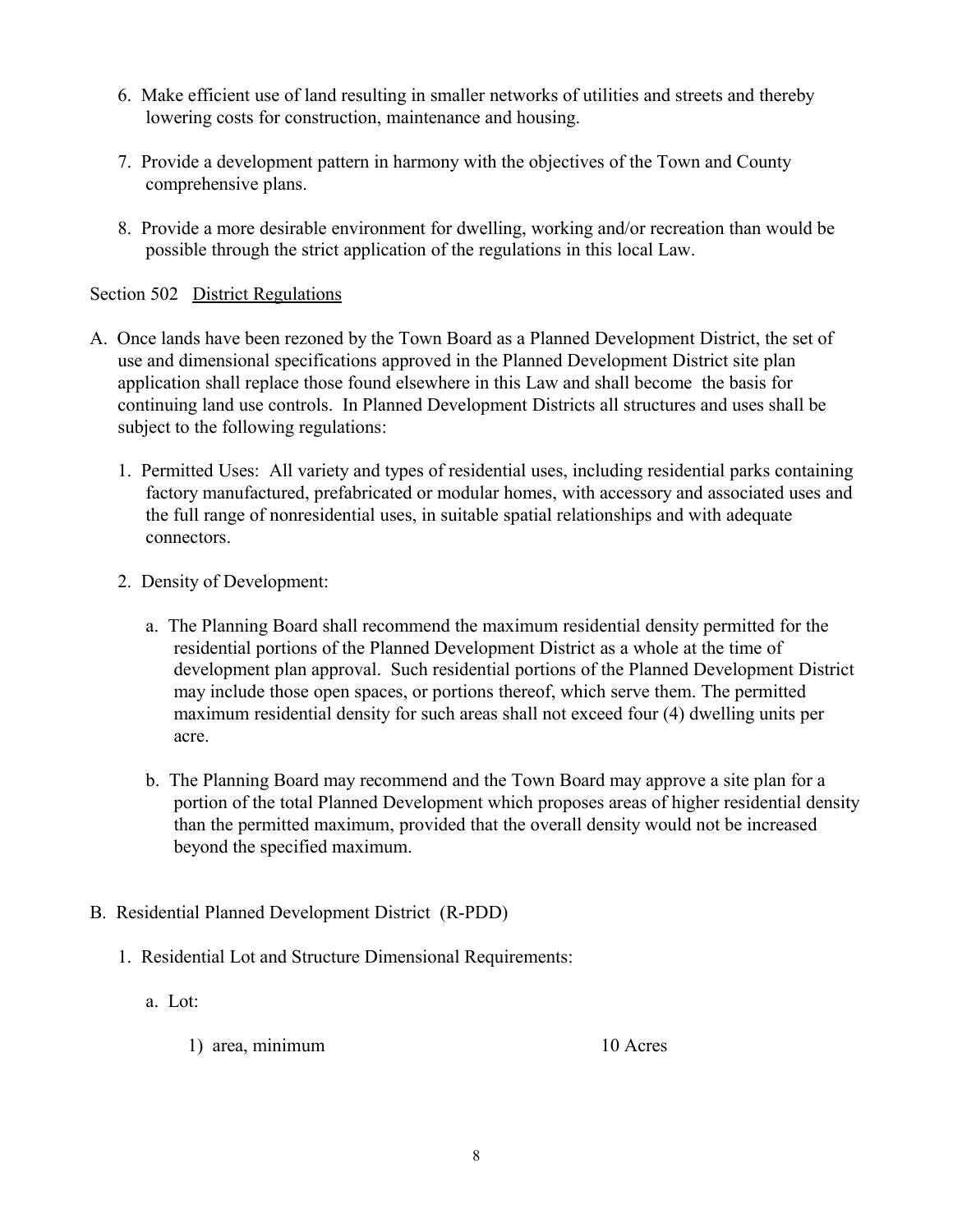| 2) width, minimum    | $300$ ft. |
|----------------------|-----------|
| 3) coverage, maximum | $35\%$    |

b. Principal Structure and Accessory Structures:

| 1) front yard setback                         | $100$ ft. |
|-----------------------------------------------|-----------|
| 2) side yard setback                          | 40 ft.    |
| 3) rear yard setback for principal structures | 50 ft.    |
| 4) rear yard setback for accessory structures | 30 ft.    |
| 5) maximum height                             | 50 ft.    |

- 2. Open space: In every Planned Development District, a minimum of fifty percent (50%) of the total area of the tract shall be provided as open space. In a Planned Development, open space is that outdoor property not occupied by structures, roads or service areas and set aside in whole or in part to preserve the natural scenic beauty or openness of the area or for recreational use and enjoyment by the owners and residents of the Planned Development so as to enhance the present or potential value of the remaining lands in the Planned Development. That open space, which contains such structures; improvements and/or landscaping as are necessary and appropriate for the benefit and enjoyment of the owners and residents of the planned development in their active and passive recreational purposes, shall be designated as developed open space. Vehicular parking areas may be considered as developed open space for the purposes of this Law
- 3. Common property: Common property in a Planned Development is a parcel or parcels of land, together with the improvements thereon, the use and enjoyment of which is shared in common by the owners and residents of the development. When common property exists, the ownership of such common property maybe either public or private. Where common property exists in private ownership, satisfactory arrangements must be made for the improvement, operation and maintenance of such common property and facilities.
- 4. Ownership: The tract of land for a Planned Development may be owned, leased or controlled either by a single person, a corporation or by a group of individuals or corporations. An application must be filed by the owner or his designee or jointly by the owners or their designees of all property included in the tract. In the case of multiple ownership, the development plan and the site plan shall be binding on all owners.
- C. Commercial Planned Development District (C-PDD)

#### Intent:

This zone is designed to allow commerce to flourish in the Town in areas proximate to adequate transportation routes and infrastructure. Since some uses in this zone could, if improperly designed, cause harm to adjacent or nearby activities, performance standards and site design criteria are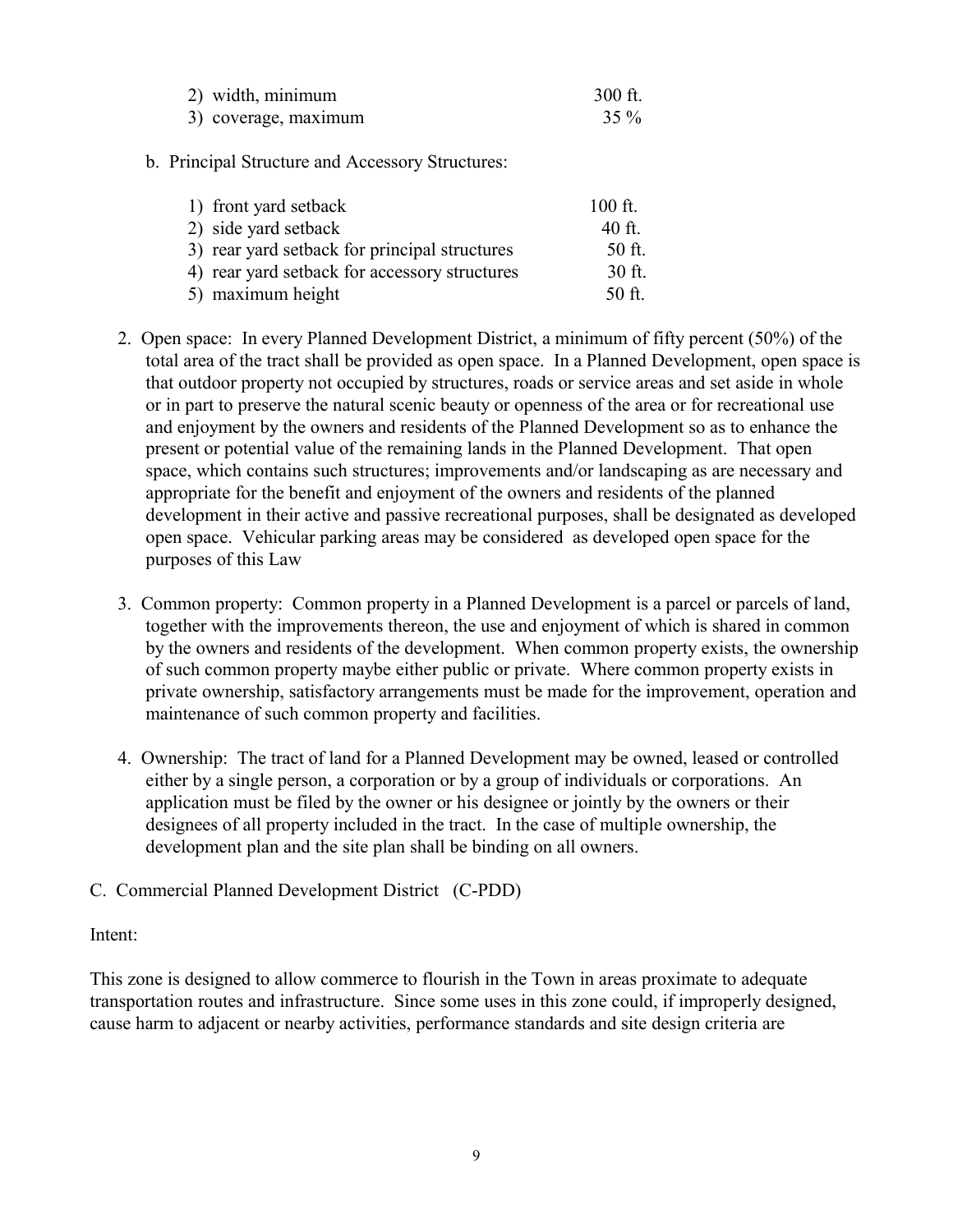sometimes required. Generally, industry in this zone will generate minimal volume of employee and truck traffic; create little or no noise, odor, glare, smoke, or dust.

- 1. Commercial Lot and Structure Dimensional Requirements:
	- a. Non-residential Structures and Uses:

| 1) area, minimum     | 2 acres |
|----------------------|---------|
| 2) width, minimum    | 250 ft. |
| 3) coverage, maximum | $35\%$  |

#### b. Principal Structure and Accessory Structures

| 1) front yard setback                         | $100$ ft. |
|-----------------------------------------------|-----------|
| 2) side yard setback                          | 30 ft.    |
| 3) rear yard setback for principal structures | 50 ft.    |
| 4) rear yard setback for accessory structures | $30$ ft.  |
| 5) maximum height                             | 50 ft.    |

#### D. Industrial Planned Development District: (I-PDD)

Intent:

This district is intended for uses which focus on the movement, storage, or processing of raw materials or finished/semi-finished goods. Good access to major transportation routes (highway) is to be encouraged, as is separation from and buffering from nearby residential areas. Performance standards, especially those emphasizing environmental protection, will be a crucial part of this district's review criteria.

- 1. Industrial Lot and Structure Dimensional Requirements:
	- a. Lot:

| 1) area, minimum     | 10 acres |
|----------------------|----------|
| 2) width, minimum    | 500 ft.  |
| 3) coverage, maximum | $35\%$   |

b. Principal Structure and Accessory Structures:

| 1) front yard setback                  | $100$ ft. |
|----------------------------------------|-----------|
| 2) side yard setback                   | 50 ft.    |
| 3 rear yard setback for principal uses | 50 ft.    |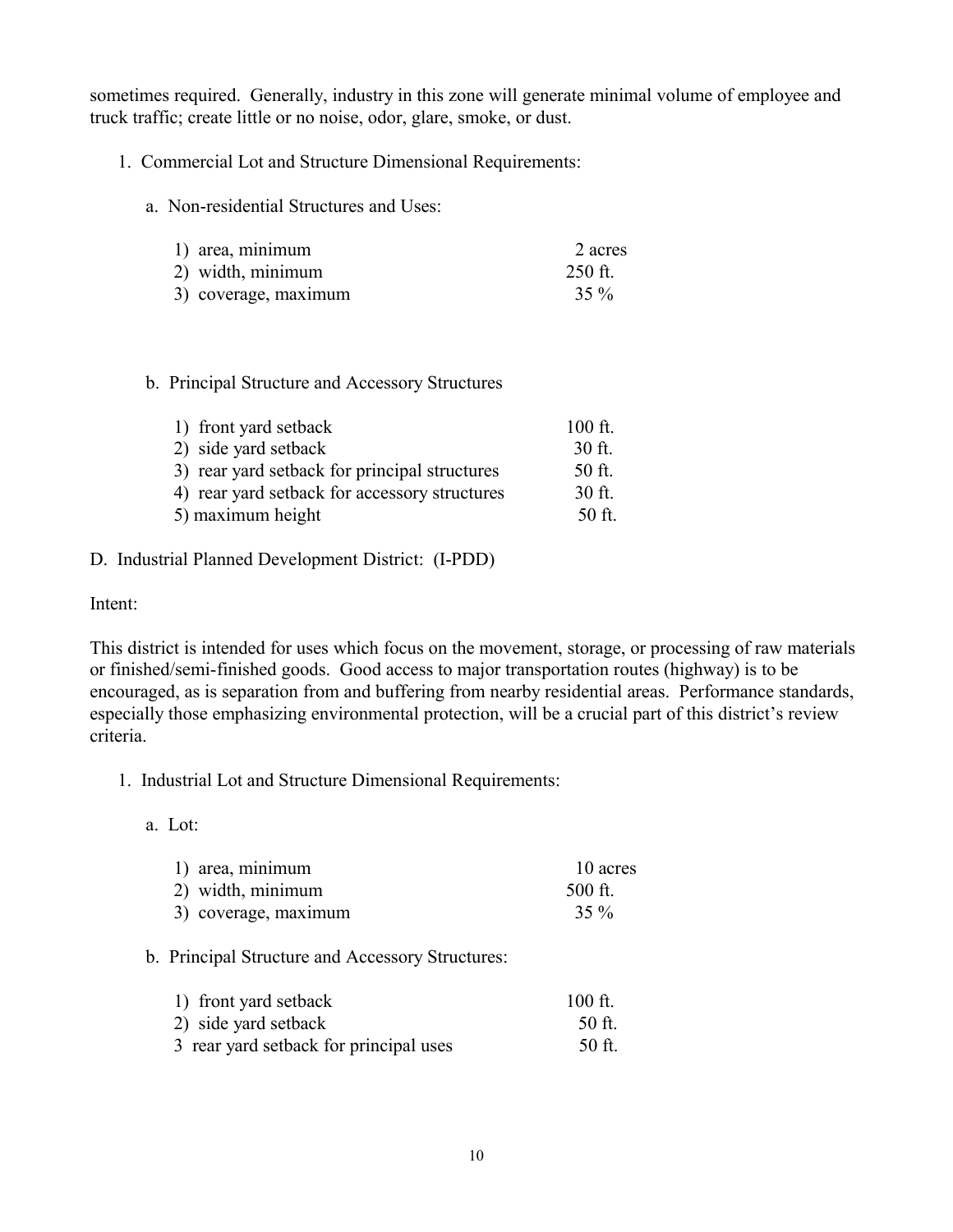| 4) rear yard setback for accessory uses | 30 ft.    |
|-----------------------------------------|-----------|
| 5) maximum height                       | $100$ ft. |

### 2. Industrial Performance Standards

- a. Fire and Explosion Hazards: There shall be no activities or storage involving inflammable and explosive materials without adequate safety devices against the hazard of fire and explosion and adequate firefighting and fire-suppression equipment and devices. There shall be no burning of waste materials. There shall be no storage of crude oil or any of its volatile products or other highly flammable liquids in above-ground tanks except in accordance with state regulations and all such tanks having capacity of ten thousand gallons or more shall be properly diked with dikes having a capacity equal to one and one-half times the capacity of the tanks or tanks surrounded.
- b. Radioactivity: There shall be no activities which emit radio- activity dangerous to health or adversely affecting the operation of any equipment.
- c. Water and Air Pollution: There shall be no emission into the atmosphere of fly ash, dust, fumes, vapors, gases, and other forms of air pollution which can cause damage to life or property, or discharge into any sewage disposal system, or stream, or into the ground, of any materials of such a nature or temperature as can contaminate any water course or supply, or can cause any dangerous or unhealthy condition, except upon approval of applicable State and/or Local agencies having jurisdiction to regulate such air or water pollution.
- d. Heat, Cold, Movement of Air, or Dampness: There shall be no activities which produce any material effect on the temperature, motion or humidity of the atmosphere at the lot line or beyond.

#### Section 503 Application Procedure

- A. General: The fact that an application complies with all of the specific requirements set forth herein shall not be deemed to create a presumption that the proposed development would result in a more efficient and desirable development than could be accomplished by the use of conventional zoning categories nor that it would result in compatibility with the surrounding development, nor shall such compliance, by itself, be sufficient to require the approval of the development plan, the site plan or the granting of the zoning amendment to create a Planned Development District. Such a zone shall be recommended or rejected by the Planning Board for action by the Town Board on a finding that the application is or is not proper for the comprehensive and systematic development of the Town of Ira.
- B. Application for development plan approval: In order for the Planning Board and the developer to reach an understanding on basic design requirements, the developer shall submit a plan of his proposal to the Planning Board. Such a plan shall be to scale and shall be supplied in such form and quantity as the Planning Board may require and shall include the following information in addition to any other information which the applicant deems necessary to support his application: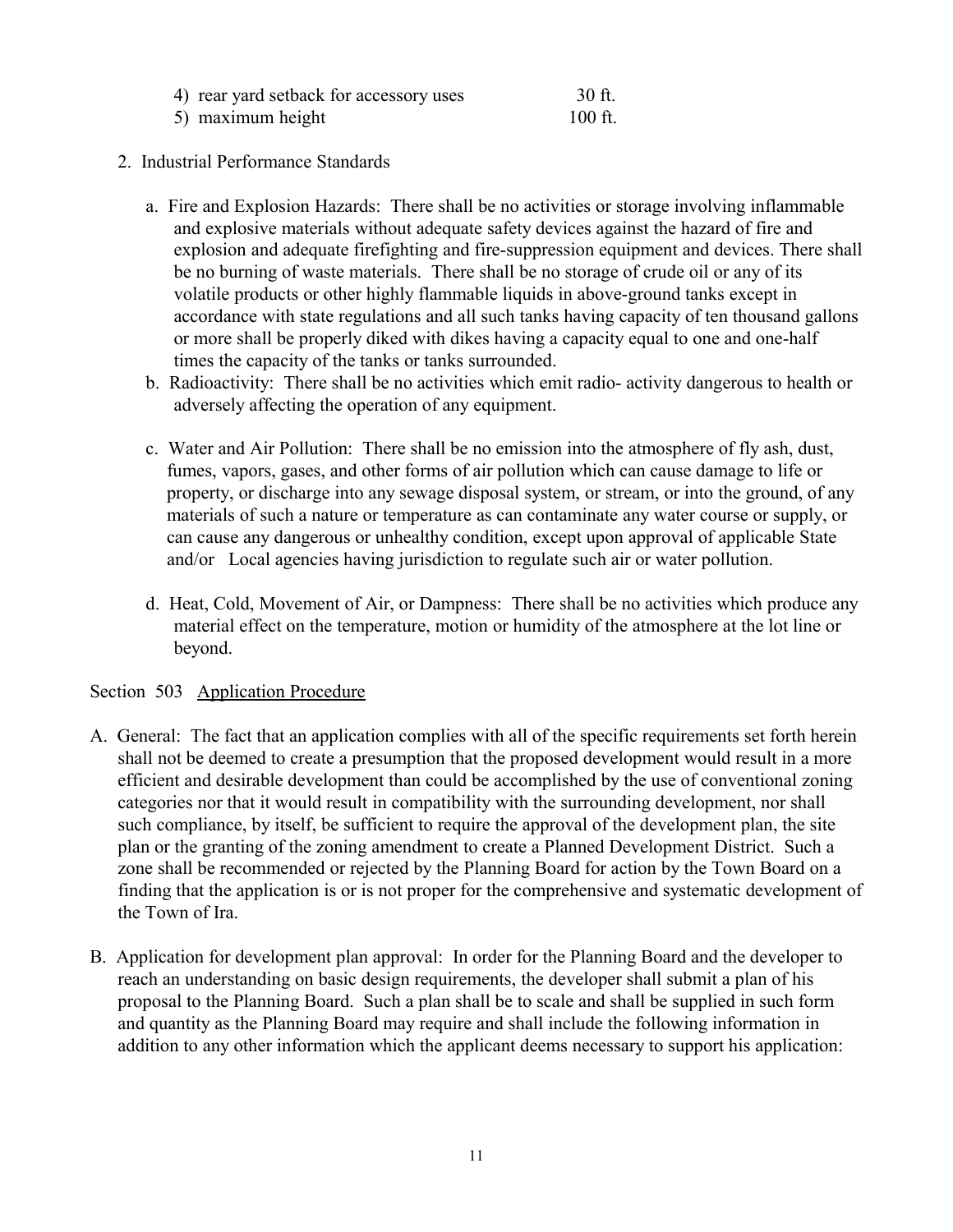- 1. The principal physical characteristics of the site, including an analysis of the soils and subsoils, the location of major stands of trees, streams, floodplains and rock outcroppings.
- 2. The topography of the site with contour intervals of not more than five (5) feet of elevation, areas of the site where grades exceed three percent (3%) portions of the site with a moderate to high susceptibility to erosion, flooding or ponding and a preliminary grading plan with, fivefoot contour intervals. (In large-scale developments, only the grading plan of the first stage will be required at this time.)
- 3. An analysis of the relationship of the site to the surrounding community, including significant parcels of vacant land and the character of nearby built-up areas.
- 4. Principal ties to the community at large with respect to transportation, circulation, water supply, sewage disposal and other pertinent public utilities.
- 5. General description of the availability of other community facilities such as schools, fire protection and cultural facilities, if any, and some indication of how these needs are to be accommodated.
- 6. The proposed land use plan indicating the location, numbers and types of dwelling units in each residential area; business and/or industrial areas, parks, playgrounds, recreational structures and facilities; open spaces; common property; and all other uses; the major and minor circulation pattern with all existing rights-of-way and easements, parking areas and pedestrian ways. In large-scale staged developments, the requirements would be as follows: The proposed land use plan showing generally the location and size of all major land uses, including residential (indicating numbers and types of dwelling units), business and industrial areas, parks, playing fields and other major recreational and open space uses, schools and other sites of major community facilities, major vehicular and pedestrian circulation systems and all other major physical elements.
- 7. A generalized landscaping plan or, in the case of large-scale staged developments, a narrative description of the landscape plan along with typical plans for landscaping representative areas.
- 8. A plan for the major drainage system prepared in accordance with the Town of Ira's Stormwater Management and Erosion Control Local Law # 1 1993.
- C. Review of Development Plan by Planning Board:
	- 1. The Planning Board shall review the development plan and its related documents and shall render its report within sixty-two (62) days of the date when all of the necessary application material has been presented. The Planning Board may hold public hearings on the development plan to assist it in the preparation of its report. If no report has been rendered within sixty-two (62) days, unless such time limit has been extended by formal action of the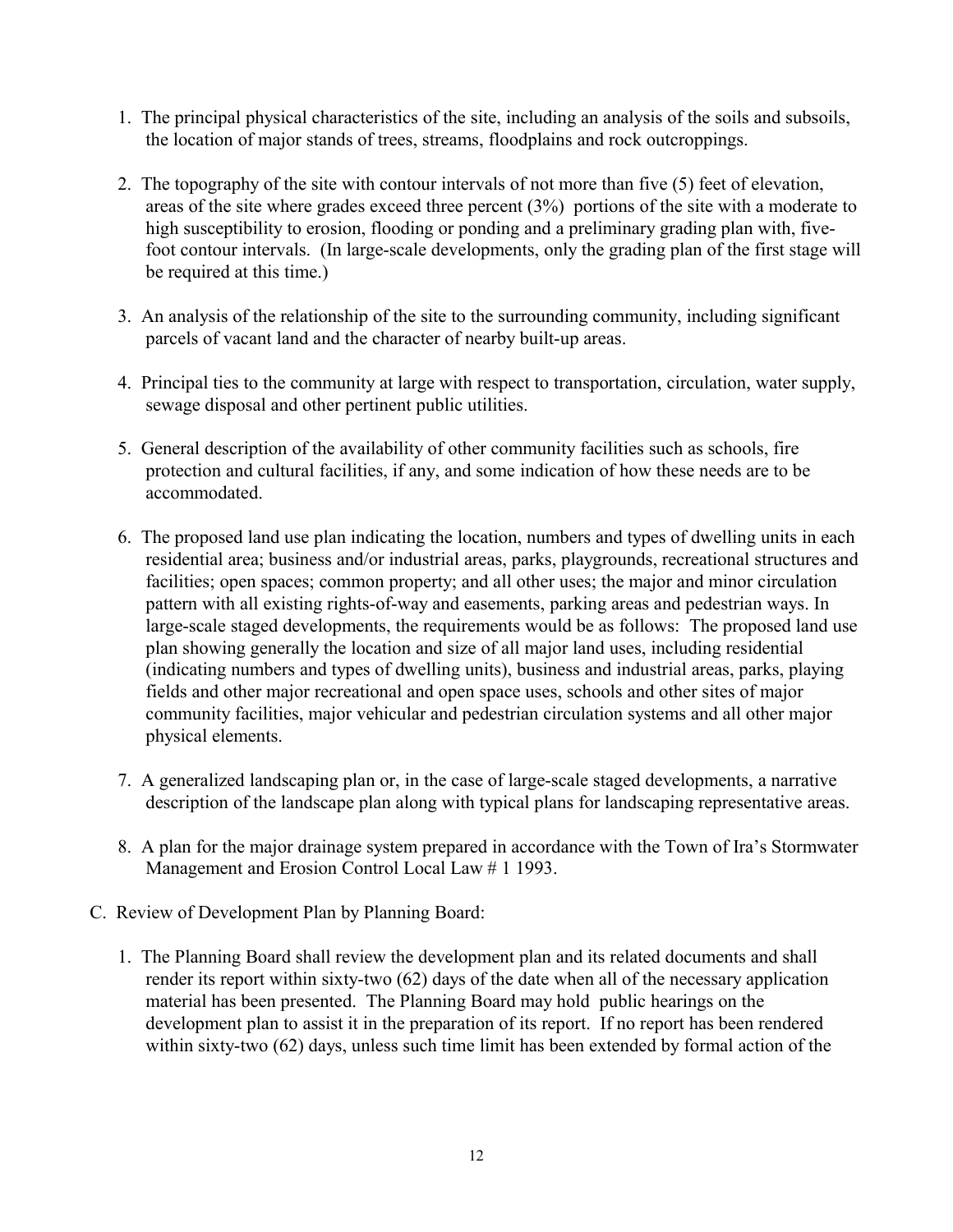Planning Board, which action shall be submitted in writing to the applicant, the report shall be deemed to be favorable, and the Town Board shall be so informed.

- 2. A favorable report shall be based on the following findings, which shall be included as part of the report:
	- a. The proposal implements the goals and policies expressed in the Town General Plan.
	- b. The proposal meets all the general purposes of this Law.
	- c. The proposal represents a creative approach to the use of land through innovation and flexibility.
	- d. The proposal is conceptually sound in that it meets a community need and it conforms to accepted design standards in the proposed roadway system, land use configuration, open space system and drainage system.
	- e. There are adequate services and utilities available or proposed to be made available in the construction of the development.
- 3. An unfavorable report shall state clearly in writing the reasons therefor and, if appropriate, point out to the applicant what might be necessary to receive a favorable report.
- D. Application for Planned Development Districting:
	- 1. Upon receipt of a report from the Planning Board, the Town Board may then consider the application for the Planned Development District as any other application for amendment of the Zoning Law and may establish a date for the conduct of a public hearing on such an amendment as provided by law.
	- 2. The Town Board shall take action upon the application for redistricting within sixty (60) days immediately following the Planning Board review. Action taken by the Town Board shall be in writing and shall state clearly the reasons therefor.
- E. Zoning for Planned Development:
	- 1. If the Town Board grants the redistricting to Planned Development, the Zoning Map shall be so amended. When rezoning a parcel, the Town Board shall establish the maximum number of dwelling units therein and may, if it feels it necessary in order to fully protect the public health, safety and welfare of the community, attach to its zoning resolution any additional requirements for the applicant to meet. Such requirements may include, but need not be limited to, visual and acoustical screening, land use mixes, order of construction and/or occupancy, vehicular and pedestrian circulation systems, availability of sites within the area for necessary public services,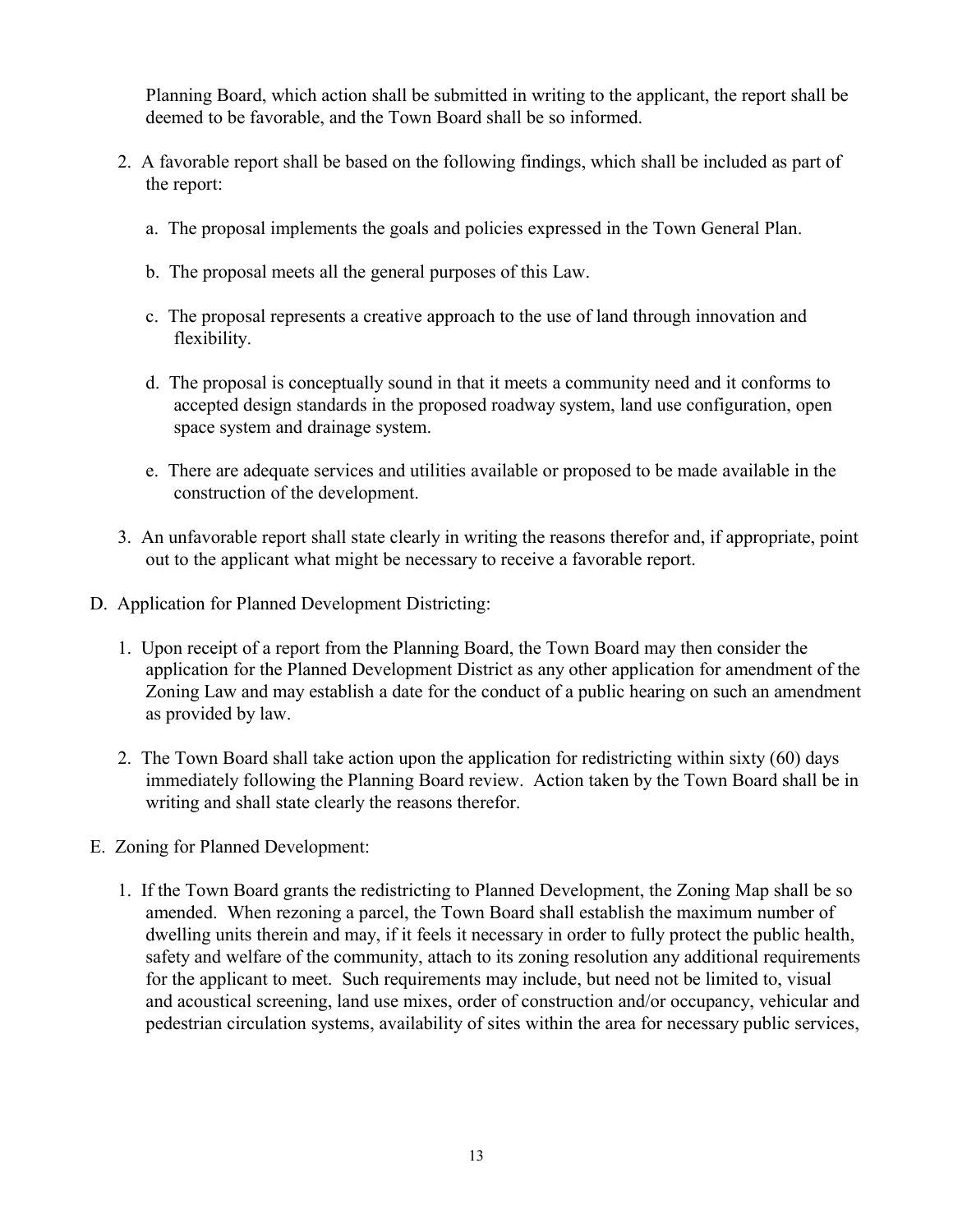such as schools, firehouses and libraries, protection of natural and/or historic sites and other physical or social demands.

- 2. The Town Board shall require a review and recommendation of the final site plan, or portions thereof, by the Planning Board prior to approving it and directing the issuance of a building permit by the Zoning Administrative Officer or, in the case of publicly sponsored development, prior to the commencement of construction.
- F. Site Plan Submission: In an area designated as a Planned Development District, a detailed site plan must be approved by the Town Board upon review of the Planning Board prior to the issuance of a building permit or, in the case of a publicly sponsored development, prior to commencement of construction. The site plan for all or a portion of the Planned Development District shall be consistent with the development plan. It shall show:
	- 1. All of the information normally required in the submission of a preliminary subdivision plan.
	- 2. An area map showing the applicant's entire holding, that portion of the applicant's property under consideration and all properties, subdivisions, streets and easements within five hundred (500) feet of the applicant's property.
	- 3. The proposed location, coverage and use of all buildings other than single-family dwellings and industrial structures. If a building is a multiple-family dwelling, the number of dwelling units, classified by the number of bedrooms
	- 4. All roads, streets, parking areas and pedestrian ways.
	- 5. Existing topography and final grading plan contour intervals of not more than two (2) feet.
	- 6. The proposed landscaping, lighting, signing and screening plans. The sites of all public or private common areas, including schools, parks, playgrounds and other community facilities, identifying land to be dedicated to public use.
	- 7. If the application is for one (1) stage of the total development, the manner in which this stage is related to past and future stages and to the entire development.
	- 8. A plan showing parking facilities, areas of open space, density and common areas.
	- 9. Any other information required by the Town Board and the Planning Board to evaluate the consistency of the detailed site plan with the approved development plan.
- G. Site Plan Review: Upon review by the Planning Board of detailed site plan, it shall determine:
	- 1. Whether the detailed site plan is consistent with, and carries out, the intent of the development plan as approved.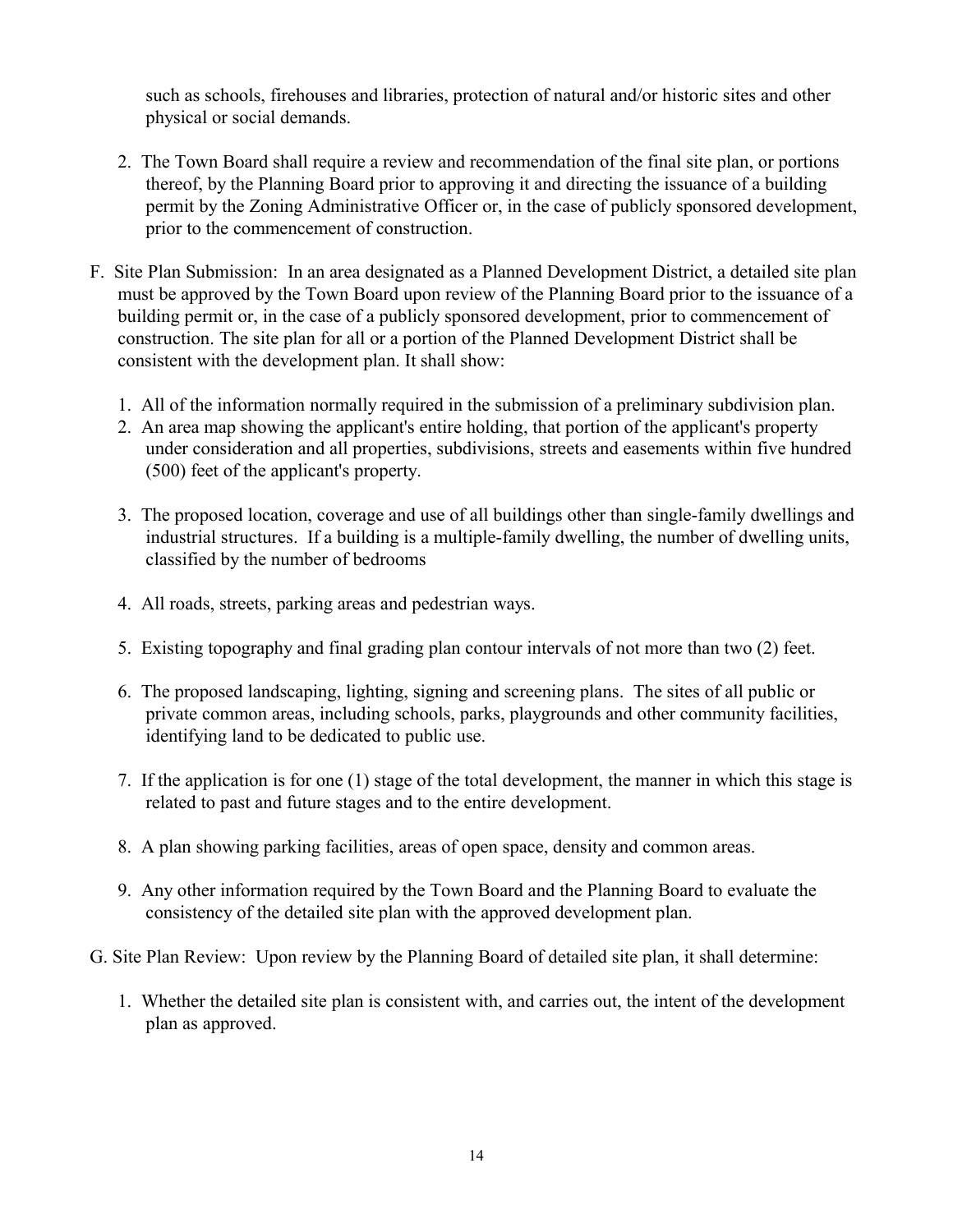- 2. Whether, in the opinion of the Planning Board, the arrangements for the ownership and maintenance of the common land are workable and will result in the permanent preservation of such land for its indicated use.
- 3. Whether, if the application involves less than the total area of the Planned Development, the development proposed under the site plan could exist by itself as a unit capable of sustaining an environment of continuing quality and stability consistent with the development plan. Stages of total communities or new towns may be waived from this determination.
- H. Site Plan Approval: Within sixty-two (62) days of the receipt of the application for site plan approval, the Planning Board shall deliver a recommendation for approval or disapproval to the Town Board. If such recommendation is not made within sixty-two (62) days, the Planning Board shall be deemed to have approved the site plan. The Town Board shall then render a decision and so notify the applicant in writing.
	- l. Upon approving an application, the Town Board shall endorse its approval on a copy of the site plan and forward it to the Zoning Administrative Officer who shall then issue a building permit to the applicant if the project conforms to all other applicable requirements. Site Plan approval entitles the developer to record with the County Clerk a subdivision plat for lands within the approved site plan, provided that the site plan has been given subdivision approval by the Planning Board and the signature of its Chairperson is affixed thereon.
	- 2. Upon disapproving an application, the Town Board shall notify the applicant, the Planning Board and the Zoning Administrative Officer in writing of its decision and its reasons for disapproval.

## Section 504 Miscellaneous Regulations

- A. Following initial construction and occupancy, any changes other than use changes shall be considered as a site approval request under this Article VI of this Law.
- B. Use changes must be considered as zoning changes and must be acted upon by the Town Board as such.
- C. Except for public developers, no building permits shall be issued for construction within a Planned Development until improvements have been installed or cash or a letter of credit has been provided in a manner and amount satisfactory to the Town Board.

# **ARTICLE VI CONTROLLED SITE REVIEW**

Section 600 Application

Structures and uses which are designated as permitted upon Controlled Site Review in the Zoning District regulations shall be authorized only after review as provided in this Article VI.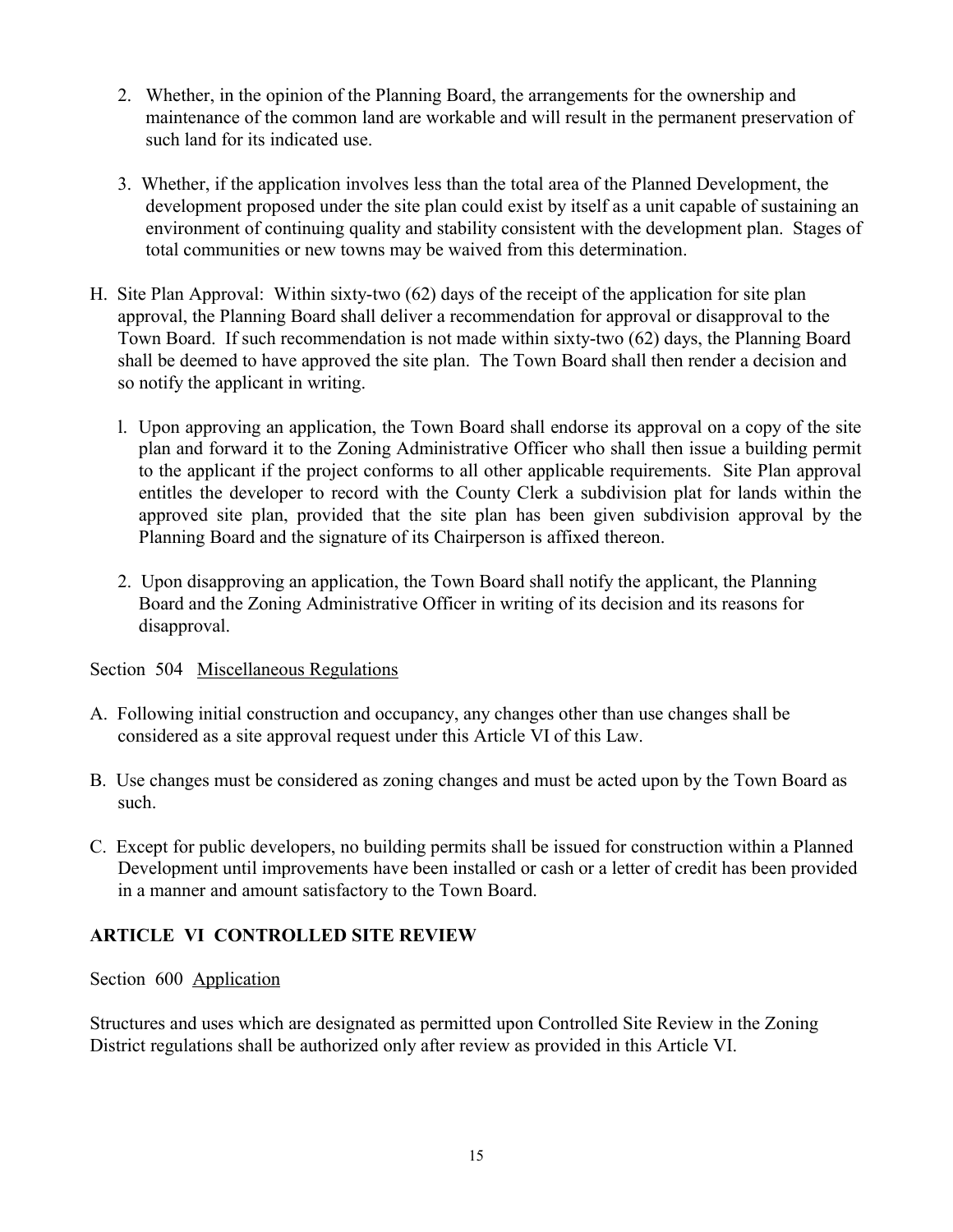### Section 601 Procedure

- A. An application, which shall include detailed area, plot, and landscaping plans, shall be made to the Zoning Administrative Officer, who shall immediately refer it to the Planning Board.
- B. The Planning Board shall review the application to determine the compliance of the plans with the requirements set forth in this Article VI. Within sixty-two (62) days after the date a complete application was received by the Zoning Administrative Officer, the Planning Board shall, by resolution, approve, approve the specified changes or disapprove the site plan. Said sixty-two (62) day period may be extended for one additional period of sixty-two (62) days by resolution of the Planning Board upon a finding that additional time is necessary to complete the review of the application. Any additional extensions past one-hundred twenty-four (124) days shall be subject to the consent of both the applicant and the Planning Board. During its review, the Planning Board may have informal conferences with the applicant and accept amended plans and substitution for those originally filed.
- C. Upon receipt of the resolution of the Planning Board, and if required, the receipt of amended plans making the specified changes, the Zoning Administrative Officer shall issue or deny a permit for proposed structure and/or use.

Section 602 Additional requirements and regulations

Structures and uses designated as permitted upon Controlled Site Review shall conform to all the regulations of the district in which they are located and to any particular regulations which apply to them under other provisions of this Law. In addition, they shall be oriented in their location upon the site as to layout, screening, signs, means of access, landscaping and architecture. In reviewing applications, the Planning Board shall give consideration to:

- A. The Master Plan or any Comprehensive Plan adopted by the Town of Ira.
- B. Traffic and access to streets and highways.
- C. Safety from fire, flood, and other dangers.
- D. Provision of adequate light and air.
- E. Prevention of land overcrowding and undue concentration of population.
- F. Transportation, water, sewerage, schools, parks, and other public requirements.
- G. Character, height, and use of structure, provision of surrounding open space, screening, landscaping, use of exterior lighting, and impact on visual resources.
- H. Where appropriate, the provision of adequate transition between adjacent uses and districts.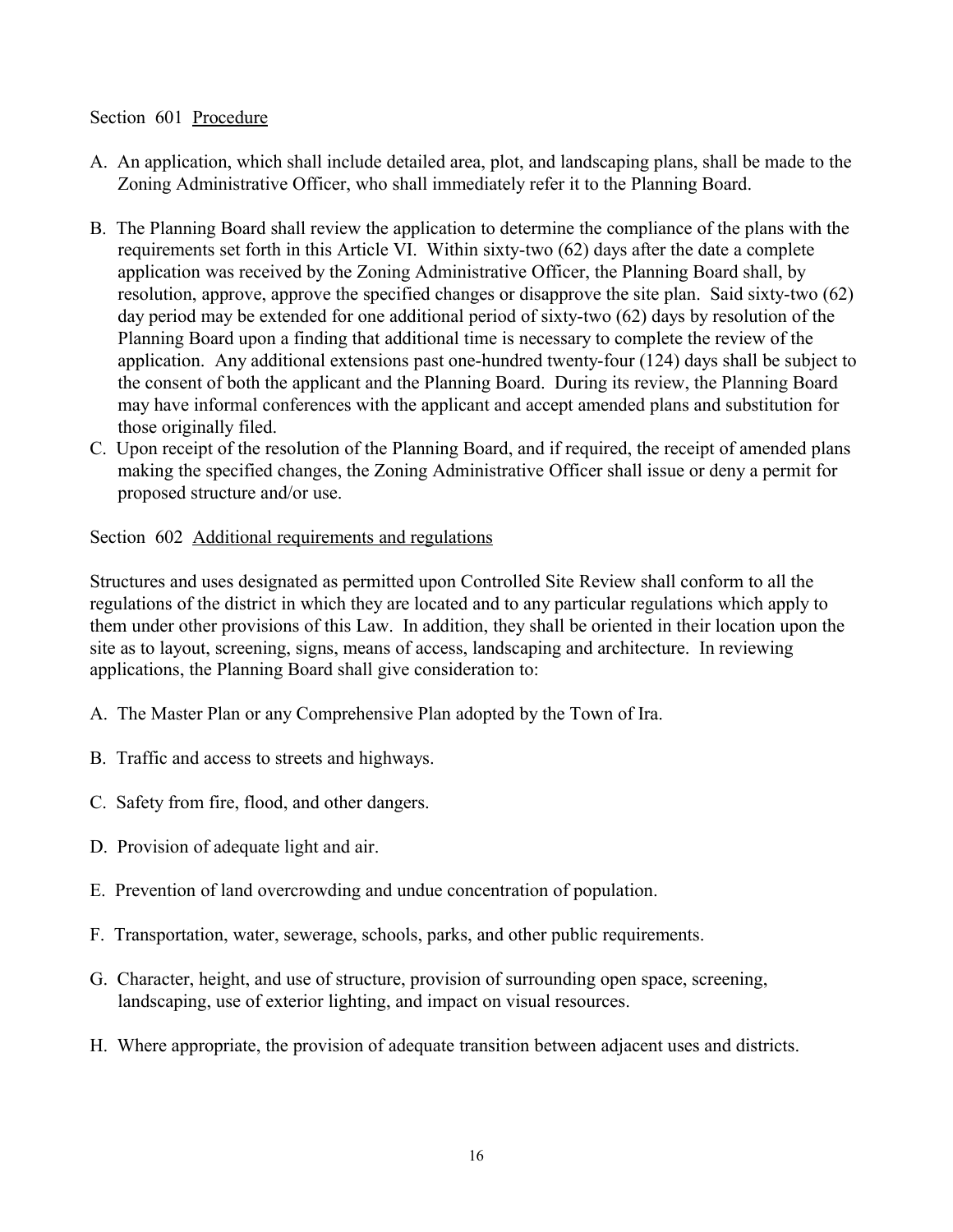# **ARTICLE VII SPECIAL PERMIT USES**

### Section 700 Application

Structures and uses which are designated as permitted upon issuance of a Special Permit in the zoning district regulations shall be authorized only after the issuance of a permit as provided in this Article VII.

### Section 701 Application of Standards

- A. The types of uses for which Special Permits are required shall be deemed to be permitted in their respective districts, subject as to each specific use to the satisfaction of the requirements and the standards set forth in this section. Each specific use for which a permit is sought shall be considered as an individual case and shall conform to the detailed application of the following standards in a manner appropriate to the particular circumstance of such use.
- B. The Planning Board shall grant the issuance of Special Use Permits where required under the provisions of this Law.

C. Special Permits shall be issued by the Planning Board upon the following findings:

- 1. The proposed use is consistent with an orderly and appropriate development of the neighborhood and surrounding area and follows the Comprehensive Plan for the Town of Ira.
- 2. The proposed use is not unreasonably detrimental to the existing structures or uses in the neighborhood by reason of noise or vibration, odor or other form of air pollution, fire or explosive hazard, glare or any other substance, condition, or element, or size of operation.
- 3. The proposed use, as to general character, height and use of structure, the provisions of surrounding open space and treatment of grounds and as to its effect on street capacity and use, is sufficient to safeguard public health, comfort and convenience and to preserve the general character of the neighborhood in which such structure is to be placed or such use is to be conducted.
- 4. Where appropriate, the proposed use is an adequate transition between adjacent uses or districts**.**
- 5. The use thereof will not cause undue traffic congestion or create a traffic hazard**.**
- 6. The Board may specify any reasonable requirements to safeguard the public health, safety and welfare in granting the permit.

(Amended by Local Law # 1 of 2011)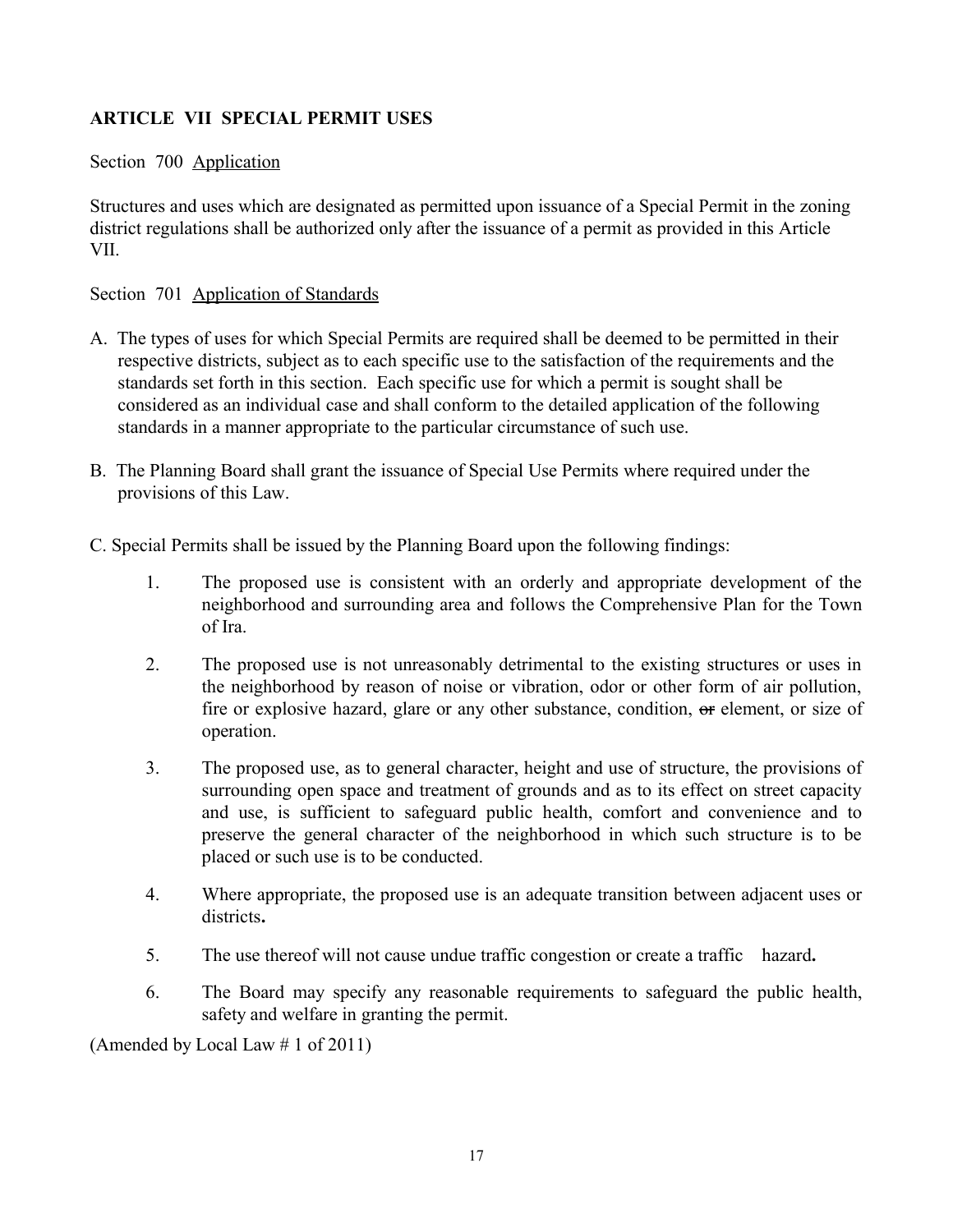#### Section 702 Special Use Permit Standards

A. Kennels and veterinary establishments which harbor or board, animals with access to outdoors: The lot area shall be a minimum of five (5) acres. There shall be front, side and rear yards of at least two hundred (200) feet unoccupied by structures, fences or runs. In order to reduce noise, the design of the structure shall deny the dogs a view of the highway.

## **ARTICLE VIII SUPPLEMENTAL REGULATIONS**

### Section 800 Parking

A. Off-street parking requirements: For each structure hereafter constructed, reconstructed or altered, the following parking spaces shall be provided and maintained on the same lot with the structure except as set forth in Subsection C of this Section 800.

| <b>Structure</b>                                                                       | <b>Number of Parking Spaces</b>                                                                                                             |
|----------------------------------------------------------------------------------------|---------------------------------------------------------------------------------------------------------------------------------------------|
| One and two family dwelling                                                            | 2 for each dwelling unit                                                                                                                    |
| Multiple-family dwelling                                                               | 2 for each dwelling unit                                                                                                                    |
| Hotels, Motels and Tourist Homes                                                       | I for each guest bedroom, plus spaces required by<br>this section for on-site restaurants, banquet<br>rooms and/or meeting rooms.           |
| Churches, Auditoriums, Theaters, Funeral<br>Homes and other places of public assembly. | 1 for each 4 seats at maximum capacity                                                                                                      |
| Offices                                                                                | 1 for each 200 sq.ft. of gross floor area plus<br>reservation of space for additional parking<br>equal to 50% of required parking spaces.   |
| <b>Shopping Centers</b>                                                                | 1 for each 100 sq.ft. of gross floor area plus<br>reservation of space for additional parking<br>equal to 50% of required parking spaces.   |
| Industrial or Manufacturing                                                            | 1 for each 500 sq.ft. of gross floor area.                                                                                                  |
| Warehousing                                                                            | 1 for each 2,000 sq.ft. of gross floor area plus<br>reservation of space for additional parking<br>equal to 50% of required parking spaces. |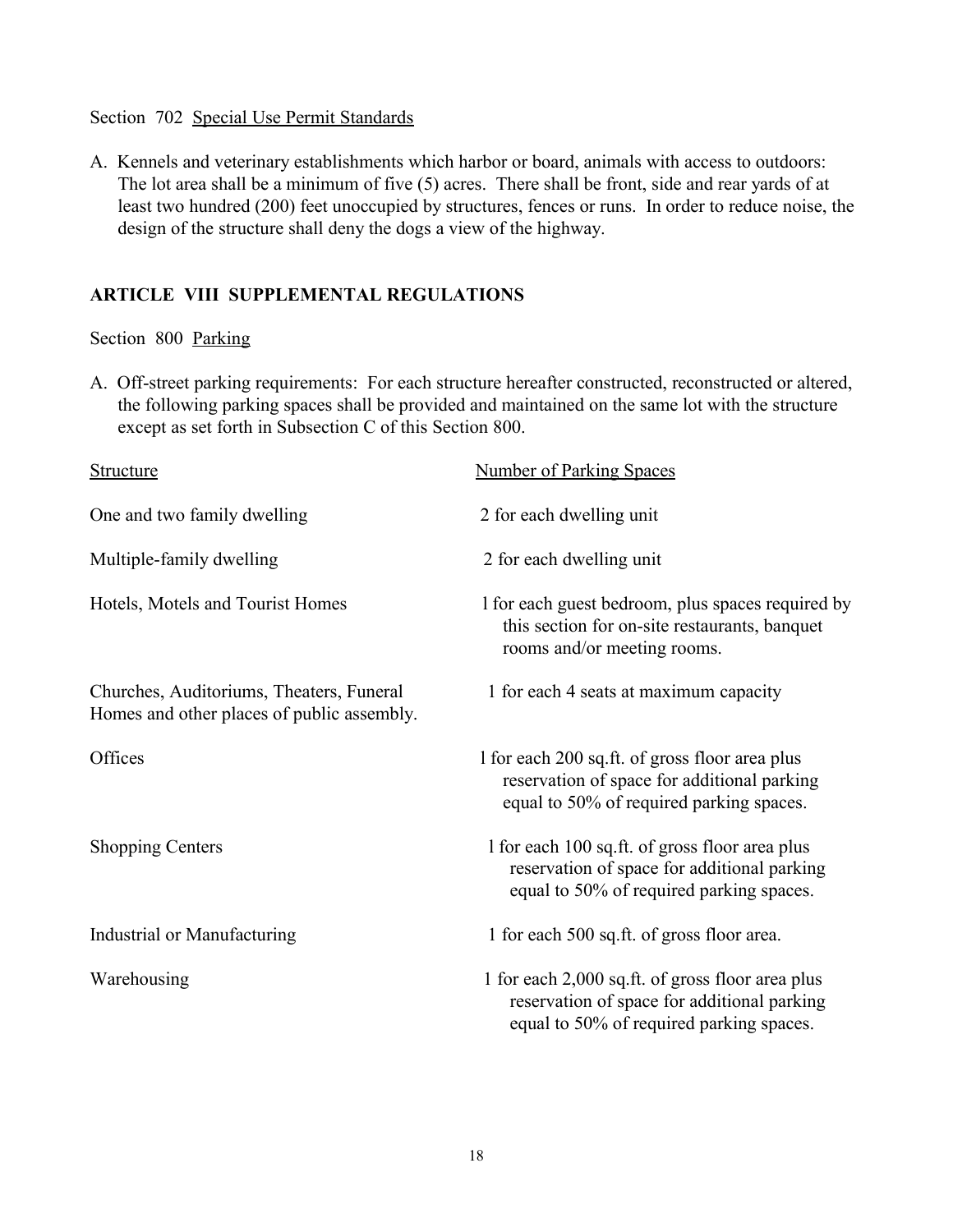| Restaurants                                                                                                                                         | 1 for each 60 sq.ft. of gross floor area.                                                                                                 |  |
|-----------------------------------------------------------------------------------------------------------------------------------------------------|-------------------------------------------------------------------------------------------------------------------------------------------|--|
| Bowling alleys                                                                                                                                      | 6 for each alley.                                                                                                                         |  |
| Other Commercial enterprises                                                                                                                        | 1 for each 300 sq.ft. of gross floor area plus<br>reservation of space for additional parking<br>equal to 50% of required parking spaces. |  |
| Institutions, Hospitals, Nursing Homes                                                                                                              | 1 for each 3 beds                                                                                                                         |  |
| <b>Accessory Uses</b>                                                                                                                               | 1 for each 250 sq.ft. of gross floor area plus 2<br>spaces per dwelling unit                                                              |  |
| Schools                                                                                                                                             | 1 for each 100 sq.ft. gross floor area plus<br>reservation of space for additional parking<br>equal to 50% of required parking spaces.    |  |
| Motor Vehicle Service Station and Public Garages                                                                                                    | 3 per bay, minimum of 5                                                                                                                   |  |
| B. Loading space requirements: For each structure hereafter constructed, reconstructed or altered,<br>loading spaces will be provided as indicated: |                                                                                                                                           |  |

| Structure                                | Number of Loading Spaces                     |
|------------------------------------------|----------------------------------------------|
| Storage and Shopping Centers             | 1 for each 5,000 sq.ft. of gross floor area. |
| <b>Funeral Homes</b>                     | 2 per establishment                          |
| Warehousing, Industrial or Manufacturing | 1 for each 10,000 sq.ft. of gross floor area |

- C. Off-site parking areas: Up to fifty percent (50%) of the parking spaces required for a structure in Subsection A of this Section 800 may be otherwise located upon the special permit and approval of the Planning Board as provided in Article VII and upon findings that:
	- 1. It is impractical to provide parking on the same lot with the structure.
	- 2. The required space is fully provided in a permanent and accessible manner.
	- 3. The off-site parking area is within five hundred (500) feet of the site of the structure and within the same or a less restricted district.
- D. Business vehicles, boats and trailers in residential districts: No commercial motor vehicle, machinery or equipment shall be parked or stored out of doors in residential districts except in the side or rear yard and no closer than five (5) feet from the side or rear property lines.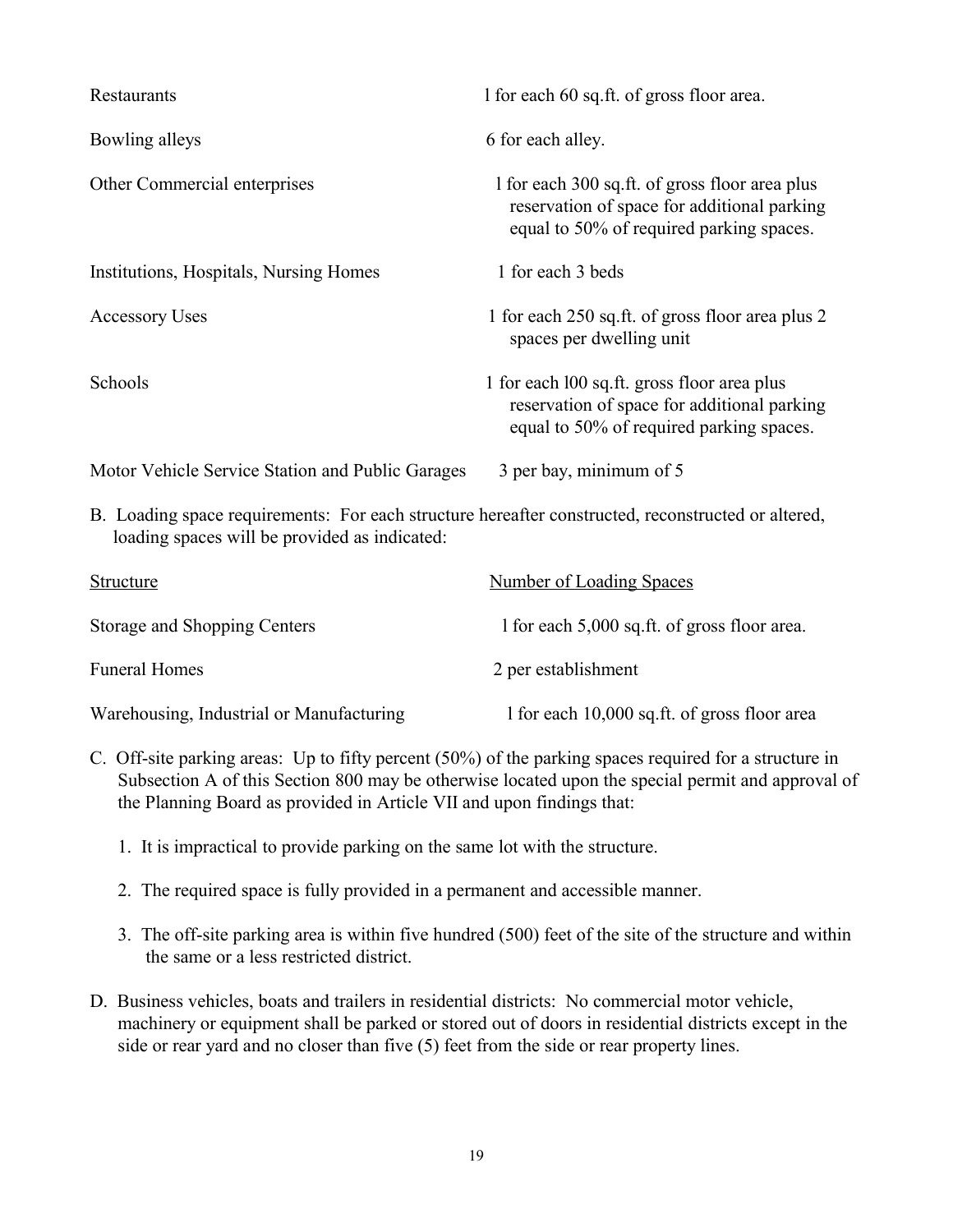### Section 801 Signs

A. In an agricultural / residential district, no sign shall be erected or used except:

- 1. A professional or announcement sign which may be illuminated on one (1) or two (2) faces but shall not be flashing, revolving, animated or otherwise in motion nor more than two (2) square feet in area on each face.
- 2. A non-illuminated temporary advertising sign, not more than twelve (12) square feet in area, for the sale or rental of the property on which it is located; and on a corner lot, two (2) such signs, one (1) facing each street.
- 3. A non-illuminated advertising sign, not more than thirty-two (32) square feet in area, for the sale of products grown or produced on the premises; and on a corner lot, two (2) such signs, one (1) facing each street.
- 4. Signs appropriate to a public or quasi-public building or necessary to legal process.
- 5. Identification signs for residential subdivisions not exceeding 32 sq.ft. when: (i) approved by the Planning Board as a part of subdivision approval, or (ii) otherwise approved by the Zoning Board of Appeals.
- B. In all other districts, no sign shall be erected or used except:
	- 1. Those permitted in residential and agricultural districts.
	- 2. Not more than three (3) signs, which may be illuminated on one (1) or two (2) faces but shall not be flashing, revolving, animated or otherwise in motion, having a total area not greater than ten percent (10%) of the area of the building facade facing the street and in no instance greater than one hundred (100) square feet. These signs shall be limited to advertising a business conducted on the premises.
	- 3. Advertising or display signs for shopping centers designed in accordance with an integrated sign plan approved by the Town of Ira Planning Board pursuant to Articles V and VII.
- C. General regulations: The following regulations shall apply to all signs:
	- 1. No sign in any district may extend over a sidewalk or other public way.
	- 2. No sign in any district unless attached to a building shall be located nearer to a street line than twenty-five (25) feet; nor, except in business or industrial districts, nearer to a side line than ten (10) feet.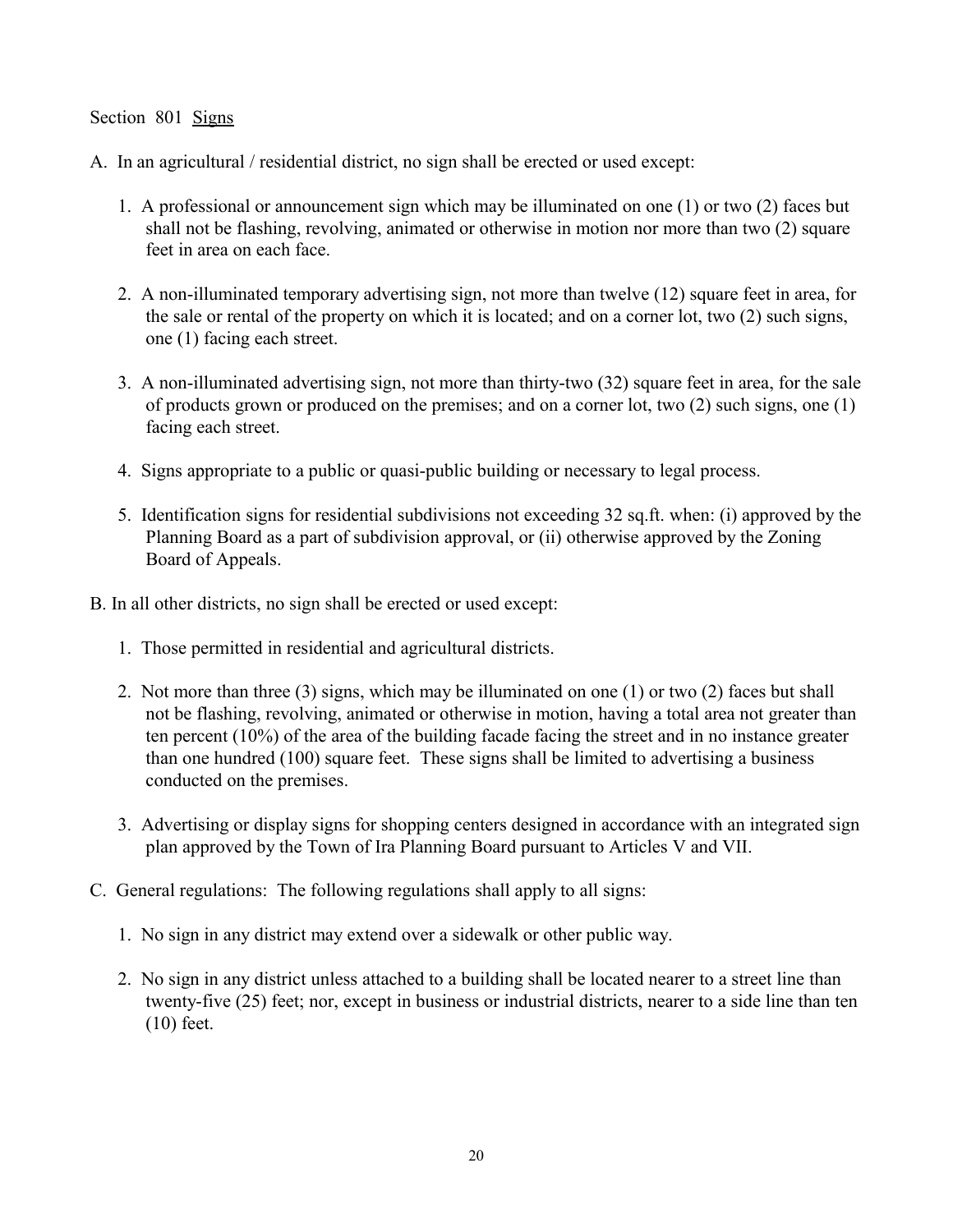- 3. Building permits shall be required for all signs ten (l0) square feet in area or larger, which shall be regarded as structures within the meaning of this Law.
- 4. Advertising display upon any structure shall be regarded as a sign subject to this Law.
- 5. No sign attached to a building in any district shall project above the height of the wall upon which it is attached. No freestanding signs shall be higher than twenty-five (25) feet above grade.
- 6. No illuminated sign or outdoor illumination shall be erected or used so that light will directly reflect toward residences on adjoining lots, toward residential districts within one thousand (1,000) feet or toward a highway so as to create a traffic hazard.
- 7. All accessory advertising devices of commercial enterprises other than signs permitted by the above regulations, such as, but not limited to, bunting, pennants, pinwheels or streamers, are prohibited.

## Section 802 Height Limitation Exceptions

The height limitations of this Law shall not apply to:

- A. Churches, schools, hospitals, water supply towers and other public and quasi-public buildings, provided that for each foot by which the height permitted in the district is exceeded, the side, front and rear yards required in the district shall be each increased an additional foot.
- B. Farm structures, church spires, belfries, cupolas, domes, radio towers, monuments, television antennas, observation towers, flagpoles, ventilators, skylights, water tanks and necessary appurtenances usually carried above roof levels. Such features however, shall be erected only to such height as is necessary to accomplish the purpose they are to serve.

Section 803 Nonconforming Uses

- A. All lawful structures and uses not conforming to the regulations of the district in which they are located at the time of the effective date of this Law or amendments thereto shall be known and regarded as "nonconforming."
- B. A nonconforming structure or use may be continued subsequent to adoption of this Law, provided that no such structure may be enlarged or altered in a way which increases its nonconformity, and no such use shall be enlarged or increased to occupy a greater area of land than was occupied at the effective date of adoption of this Law. Nonconforming junkyards and automobile wrecking yards shall amortize their operations within eighteen (18) months of the effective cease to operate as a junkyard or automobile wrecking yard. All junk, materials, scrap cars or similar items shall be removed from the property on or before the above date, or the nonconformance shall be deemed to have continued in violation of this provision.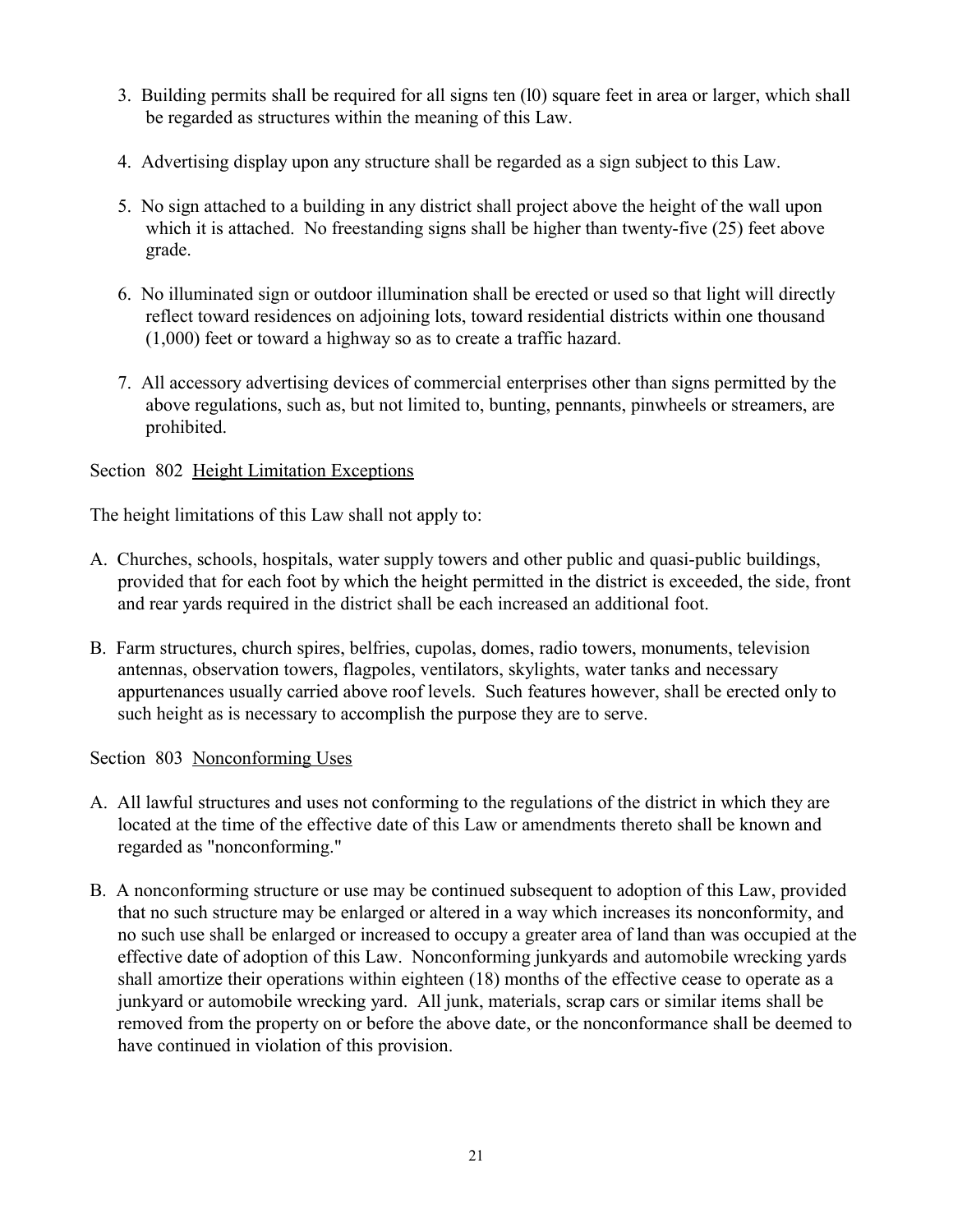- C. Any nonconforming use may be extended throughout any parts of a structure which were manifestly arranged or designed for such use at the time of adoption of this Law. A nonconforming use may be changed to a use of the same classification, and, when changed to a more restrictive classification, such use thereafter shall not be changed to a less restrictive classification.
- D. To avoid undue hardship, nothing herein contained shall require any change in plans, construction or designated use of a structure for which a building permit was issued more than thirty (30) days prior to the effective date of this Law and the construction of which is begun and diligently prosecuted within three (3) months after the enactment hereof and which building shall be completed within one (1) year of the effective date of this Law.
- E. On any structure devoted in whole or in part to any nonconforming use, work may be done on ordinary repairs or on repair or replacement of nonbearing walls, fixtures, wiring or plumbing, provided that the cubical content of the structure, as it existed at the time of passage of this Law, shall not be increased.
- F. Nothing in this Law shall be deemed to prevent the strengthening or restoring to a safe condition of any structure or part thereof declared to be unsafe by any Town official charged with protecting the public order of such official.
- G. Reversion of nonconforming structures and uses: A nonconforming structure or use may not be altered, rebuilt or resumed except in conformity with the regulations for the district in which it is located if:
	- 1. Either a nonconforming structure or use has once been changed to a conforming use.
	- 2. A nonconforming use of land ceases for any reason for a period of more than ninety (90) days.
	- 3. A nonconforming use of a structure has ceased for 2 consecutive periods of six (6) months or for eighteen (18) months during any three year period.
	- 4. A nonconforming structure is destroyed by any means to the extent of fifty percent (50%) or more of either its value or its area.
- H. District changes: Whenever the boundaries of a district shall be changed so as to transfer an area from a district of one classification to a district of a different classification, the foregoing provisions shall apply to nonconforming uses created by such transfer.

Section 804 Park Buffer Strip

Add fifty (50) feet to rear and side yard setbacks where property adjoins a public or private park.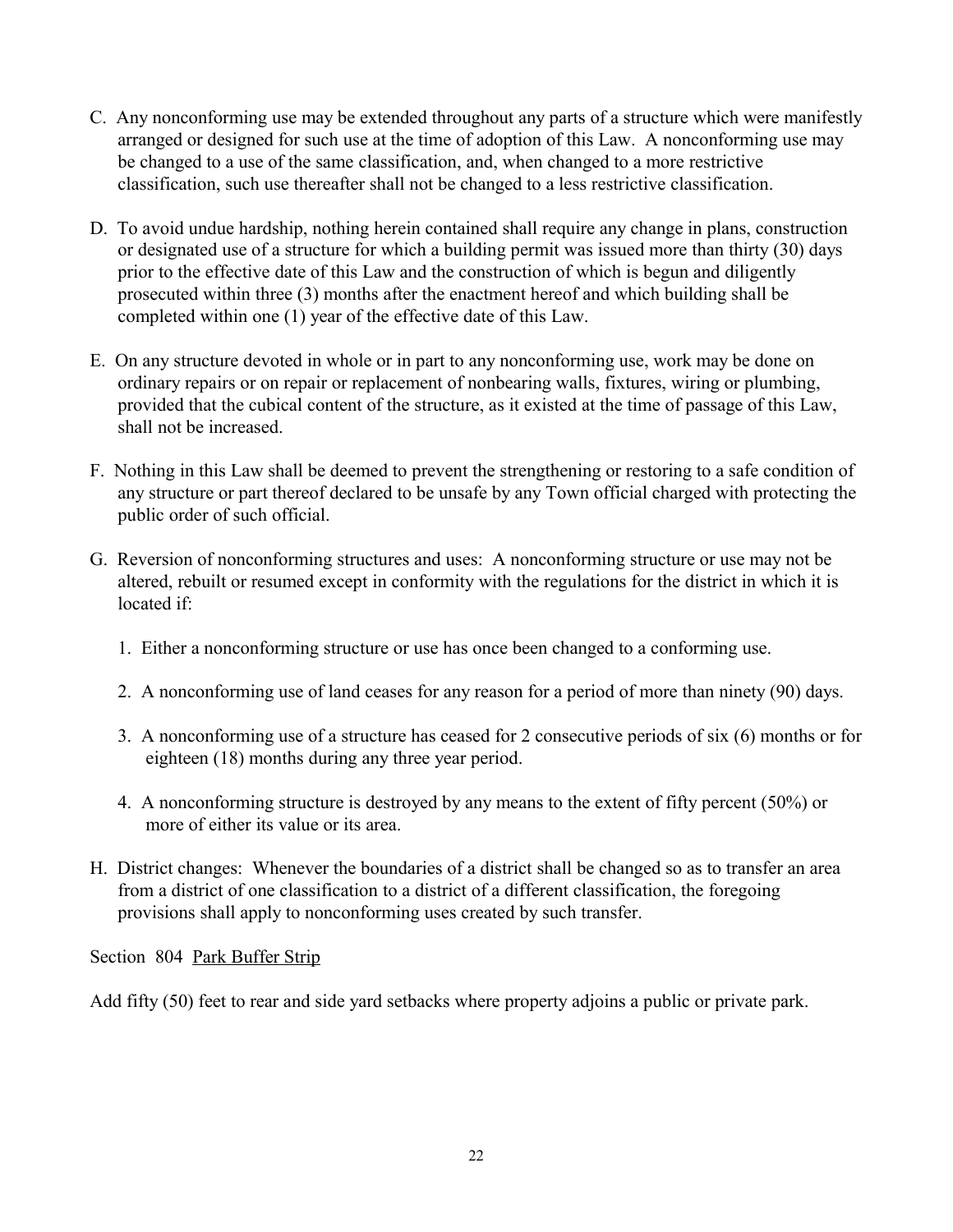### Section 805 Corner Lots

- A. In the case of a corner lot, each yard abutting a street shall have a minimum depth equal to the front yard depth of the adjacent lot on the same street or the front yard depth required for the district in which such adjacent lot is located, whichever is the lesser, and if in a residential district shall be unoccupied except for fences and/or other decorative or landscaping uses. Each other yard of such corner lot shall have a minimum width equal to the width of the side yard which it adjoins or the side yard width of the district in which such adjoining side yard is located, whichever is the lesser, and if such corner lot is in a residential district shall be unoccupied adjacent to the boundary of the adjoining yard to such minimum width except for fences and/or other decorative or landscaping uses.
- B. On corner lots, no berm, fence, wall, hedge or other planting or structure more than two (2) feet in height shall be erected, placed or maintained within the triangular area formed by the intersecting street lines and a straight line joining said street lines at points which are thirty-five (35) feet distant from the point of intersection, measured along said street line.

# **ARTICLE IX ADMINISTRATION**

Section 900 Code Enforcement Officer - Duties and Powers

The provisions herein shall be administered and enforced by the Code Enforcement Officer who shall be appointed by the Town Board, and shall have the power to:

- A. Receive and examine applications for Zoning / Building permits for compliance with this Law, Flood Hazard Regulations(FHR), and the New York State Uniform Fire Prevention and Building Code (NYS Building Code) and to refer applications to the Planning Board for review and recommendation, when deemed advisable.
- B. Issue Zoning / Building permits after a plan review shows compliance with this Law, FHR, and/or the NYS Building Code, however, the issuance of a Zoning / Building Permit shall not be deemed a waiver of the requirements of any Town, County, State, or Federal Regulations.
- C. Conduct inspections and issue Certificate of Occupancy or Certificate of Compliance when there is compliance with this Law, FHR, and/or the NYS Building Code.
- D. Issue stop, cease, and desist orders, an order in writing correction of all conditions found to be in violation of the provisions of this Law, FHR, or NYS Building Code. Such written orders shall be served personally or by certified mail upon persons, firms or corporations deemed by the Officer to be in violation.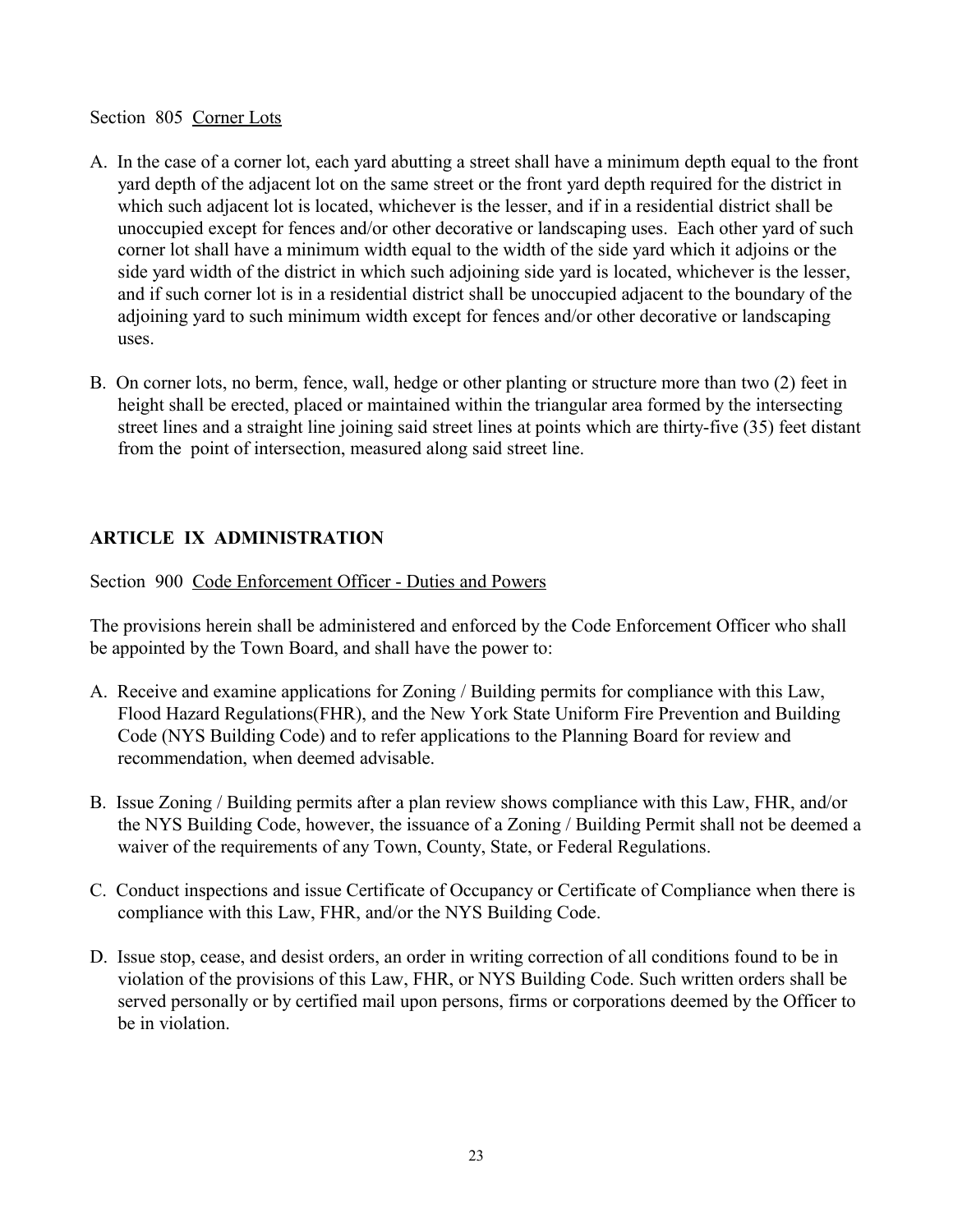- E. With the approval of the Town Board, or when directed by them, institute in the name of the Town, any appropriate action or proceedings to prevent the unlawful erection, construction, reconstruction, alteration, conversion, maintenance, storage, or use; restrain, correct, or abate such violation, so as to prevent occupancy of or use of any building, structure or land, or to prevent any illegal act, conduct business, or use in or about such premises.
- F. Revoke by order, a Zoning / Building permit issued under a mistake of fact or contrary to the provisions of this Law, FHR, or the NYS Building Code.
- G. Maintain a map showing the correct zoning classification of lands within the Town.
- H. Conduct fire safety inspections of areas of public assembly as defined in Part 606 of the NYS Building Code at least once per year.
- I. Conduct fire safety inspections of all multiple dwellings and all nonresidential occupancies at intervals consistent with local conditions, as designated by resolution of the Town Board.
- J. Conduct inspections in response to bona fide complaints regarding conditions or activities allegedly failing to comply with the Zoning Law, FHR, or the NYS Building Code.
- K. Receive applications for Special Permits and forward these applications to the Planning Board for action thereon.
- L. Following refusal of a permit, to receive applications for appeals from alleged error of the Officer and variances and forward these applications to the Board of Appeals for action thereon within three (3) days.
- M. Keep records of the activities specified in subdivisions (A) through (L) of this section and of fees charged and collected.
- N. Upon the request of the Town Board, Planning Board, or Board of Appeals, present to such bodies facts, records, or reports which they request to assist them in making decisions.
- Section 901 <u>Zoning / Building Permits and Inspections</u>
- A. Zoning / Building permits shall be required for any construction, reconstruction, extension, moving of structures, or land use changes in this Law and/or the NYS Building Code and shall be issued by the Code Officer.
- B. Building permits shall be required for any work which must conform to the NYS Building Code. The application for a building permit shall provide sufficient information that the intended work meets the requirements of the NYS Building Code.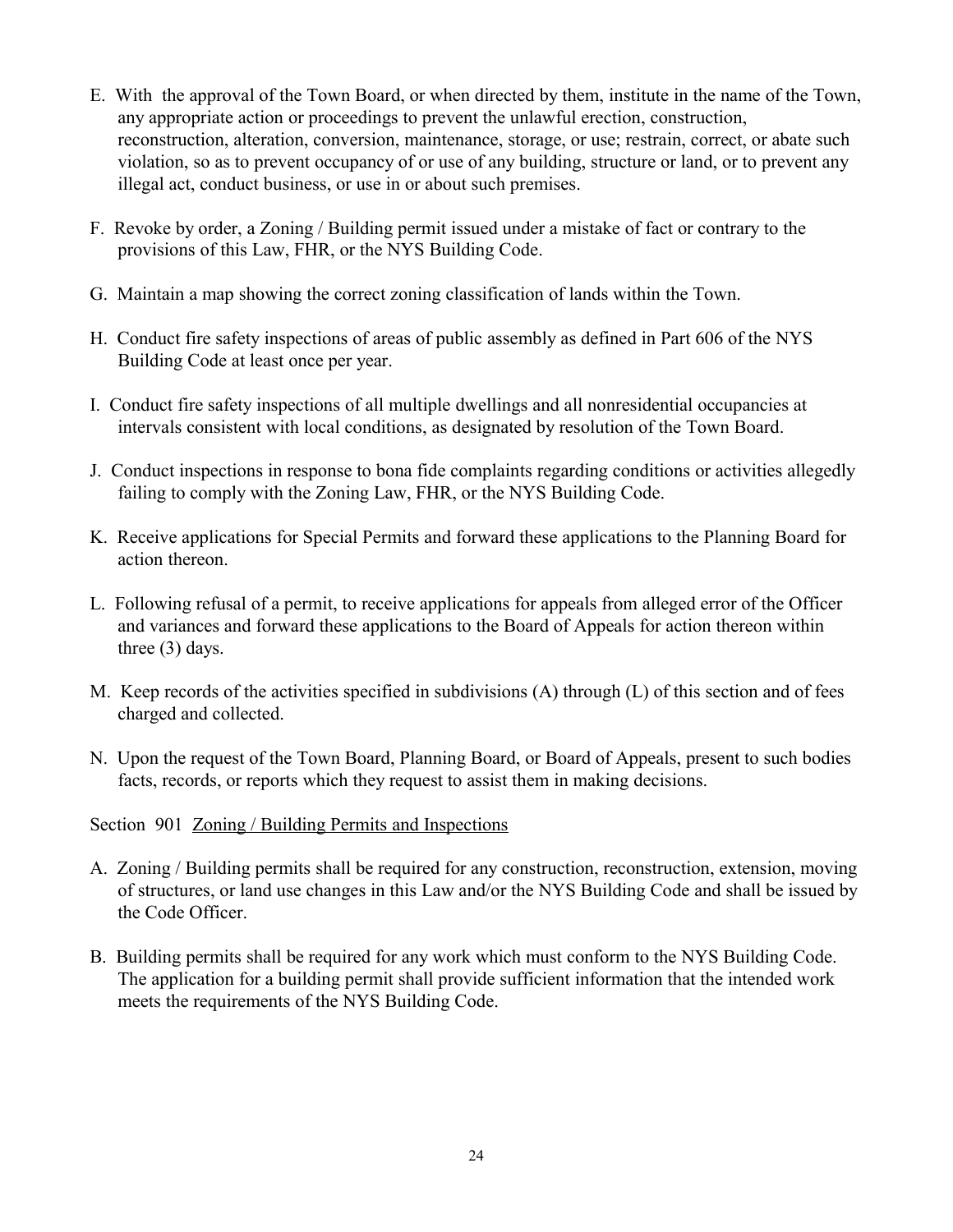- C. Inspections shall be required on all construction that requires a Certificate of Occupancy or Certificate of Compliance. These inspections will be done at such times during the course of construction to permit the observation of the foundation, structural elements, electrical systems, plumbing systems, heating, ventilation and air conditioning systems, fire protection and detection systems, and exit features.
- D. Certificate of Occupancy or Certificate of Compliance shall be required for all work which a building permit is required to be issued and for all buildings which are converted from one general occupancy classification to another as defined in the NYS Building Code.
- E. Certificate of Occupancy or Compliance shall not be issued until all inspections have been made and the construction or change of use meets this Law or NYS Building Code and all County, State, and Federal regulations.
- F. Exempt from Zoning / Building permits: General maintenance work which does not affect structural features, painting, tilling the soil, raising animals, constructing fences, terraces, landscaping, and small storage sheds, however all such activities shall conform to the requirements of this Law and the NYS Building Code. Alterations to existing buildings are exempt, provided that they cost less than \$10,000, do not affect structural features, fire safety features such as smoke detectors, sprinklers, required fire separations, exits, installation or extension of electrical systems, and do not include the installation of solid fuel-burning heating appliances and associated chimneys and flues.
- G. Zoning / Building permits shall be issued for a term of one (1) year, renewable for two (2) consecutive years, provided, however, that if the work is not commenced within six (6) months after issuance of the Zoning / Building permit, the permit shall automatically expire and a new permit shall be required before such work or change in use commences.
- H. Zoning / Building permits shall be granted or refused within fifteen (15) days after a completed written application has been filed with the officer except as provided elsewhere herein. All applications with accompanying plans and documents shall become, and be preserved, as a public record, subject to the disposition of the Town Board.
- I. It shall be the responsibility of the applicant to notify the Officer when it is time to make inspections or when a project is complete.

## Section 902 Fees

The applicant, at the time of application for a Zoning / Building permit, shall pay to the appropriate Town Official, the fee for said permit as established by the Town Board. The Town Board may, from time to time, amend the fee schedule, by a resolution of such Board.

A. The Zoning Board of Appeals and the Planning Board, in consultation with the Town Board shall from time to time, establish written rules and procedures for the management of applications brought before the Board and detailing the necessary information required with such application.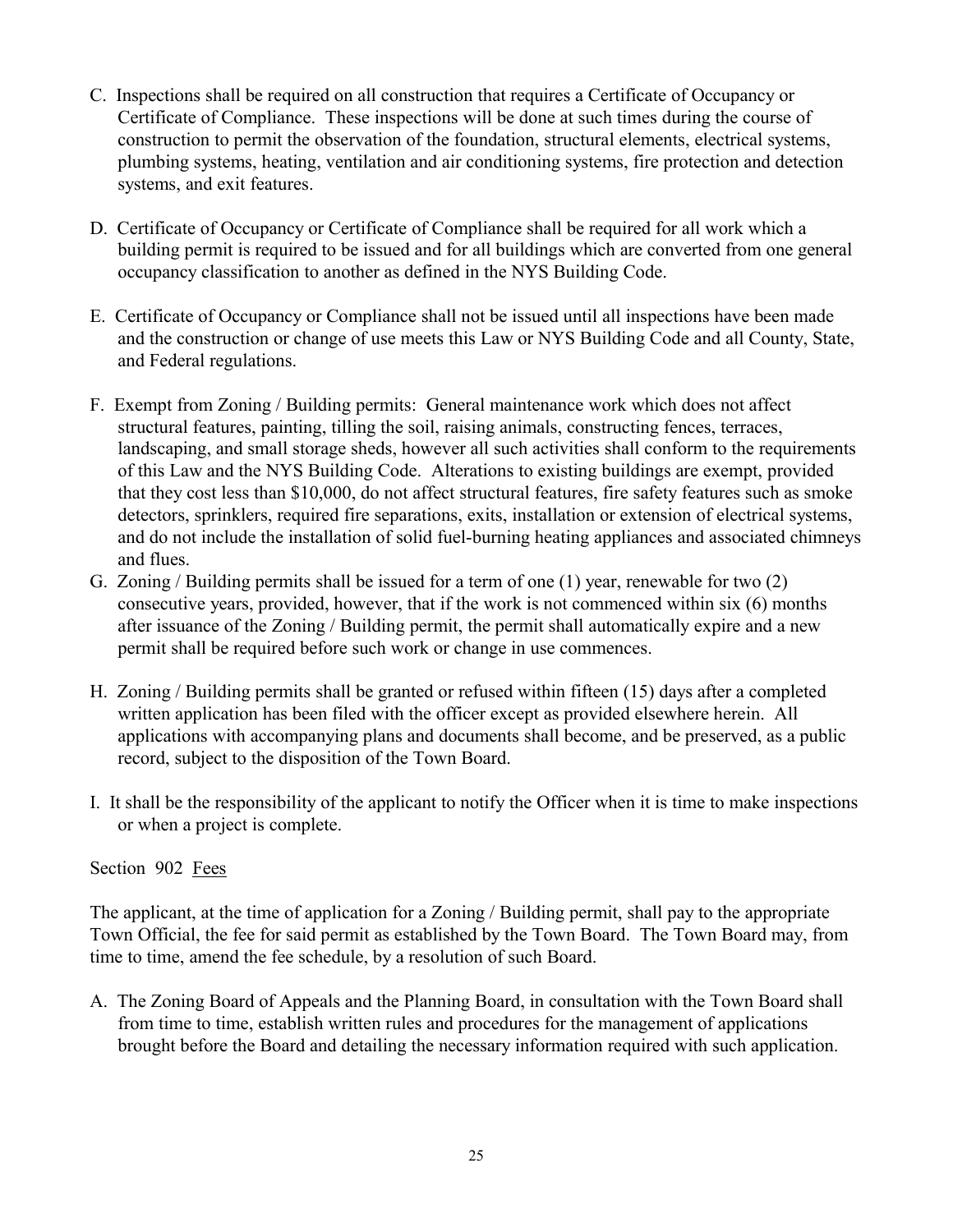B. No application shall be acted upon in any manner until a complete application shall have been received. The completeness of the application shall be determined by the reviewing agency.

## Section 903 Public Hearing and Notice

- A. The Planning Board and Zoning Board of Appeals may hold a public hearing on any matter before it if the Board finds that public comments will facilitate its review.
- B. The Board shall conduct the public hearing pursuant to its Rules of Procedure and applicable provisions of law. If applicable and to the extent practical, the public hearing on the proposal may be held concurrently with any public hearings that may be held pursuant to SEQR. The public hearing shall be closed when the Board is satisfied that it has received adequate public input and when comments from advisory or mandatory referrals have been received, unless the allotted review time for the referrals has expired.

## Section 904 Agricultural Data Statement

- A. Submission, evaluation: Any application for a special use permit, site plan approval, use variance, or subdivision approval requiring municipal review and approval by the Town Board, Planning Board, or Zoning Board of Appeals pursuant to this Article, that would occur on property within an agricultural district containing a farm operation or on property with boundaries within five hundred feet of a farm operation located in an agricultural district, shall include an agricultural data statement. The Town Board, Planning Board, or Zoning Board of Appeals shall evaluate and consider the agricultural data statement in its review of the possible impacts of the proposed project upon the functioning of farm operations within such agricultural district. The information required by an agricultural data statement may be included as part of any other application form required by local law, ordinance or regulation.
- B. Upon the receipt of such application by the Planning Board, Town Board, or Zoning Board of Appeals the clerk of such board shall mail written notice of such application to the owners of land as identified by the applicant in the agricultural data statement. Such notice shall include a description of the proposed project and its location, and may be sent in conjunction with any other notice required by state or local law, ordinance, rule or regulation for the said project. The cost of mailing said notice shall be borne by the applicant.
- C. An agricultural date statement shall include the following information: The name and address of the applicant; a description of the proposed project and its location; the name and address of any owner of land within the agricultural district, which land contains farm operations and is located within five hundred feet of the boundary of the property upon which the project is proposed; and a tax map or other map showing the site of the proposed project relative to the location of farm operations identified in the agricultural data statement.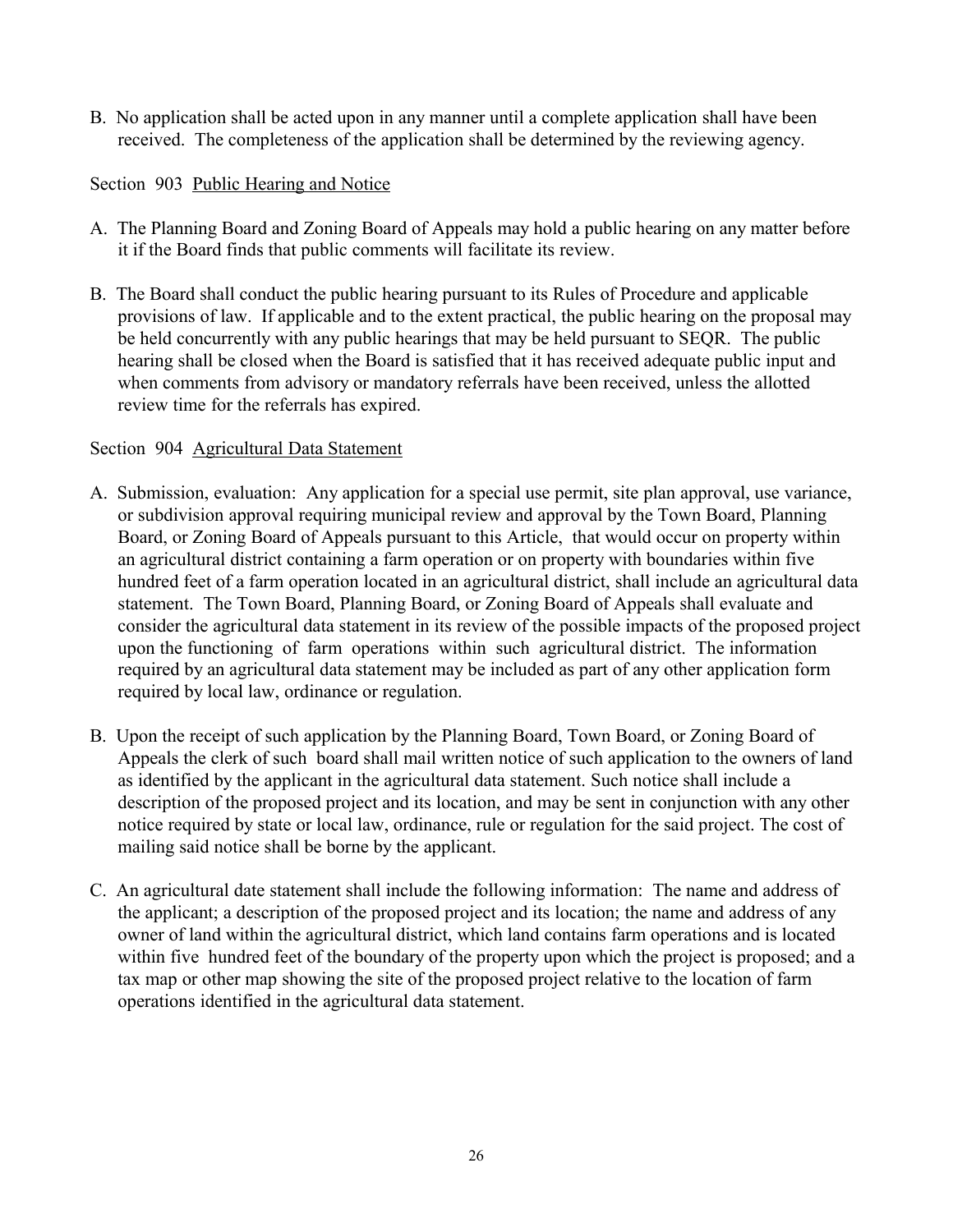D. Notice to county, regional, or metropolitan planning agency: The Clerk of the Town Board, Planning Board, or Zoning Board of Appeals shall refer all applications requiring an agricultural data statement to the County Planning Board.

## Section 905 Board of Appeals

- A. Creation, appointment and organization: A Board of Appeals, as previously created by the 1974 Zoning Ordinance of the Town of Ira, is hereby continued. Said Board shall consist of five (5) members appointed by the Town Board, who shall also designate the Chairperson. The terms of office of said Board of Appeals shall be five (5) years. The Board of Appeals shall prescribe rules for the conducting of its affairs.
- B. Powers and duties: The Board of Appeals shall have all the powers and duties prescribed by law and by this Zoning Law, which are more particularly specified as follows:
	- l. Orders, Requirements, Decisions Interpretations, and Determinations: The Board of Appeals may reverse or affirm, wholly or partly, or may modify the order, requirement, decision, interpretation or determination and shall make such orders, requirements, decisions, interpretations or determination as in its opinion as to have been made in the matter by the administrative official charged with the enforcement of such Local Law and to that end shall have all the powers of the administrative official from whose order, requirement, decision, interpretation or determination the appeal is taken.
	- 2. Variances (area or use): to vary or adapt the strict application of any of the requirement of this Local Law in accordance with Town Law §267-b.

## Section 906 Procedures for Appeals and Applications

- A. The Board of Appeals shall act in strict accordance with the procedures specified by law and by this Law. All appeals and applications made to the Board of Appeals shall be in writing on forms prescribed by the Board.
- B. Every appeal or application shall refer to the specific provision of the zoning law involved and shall exactly set forth the interpretation that is claimed, or the details of the variance that is applied for and the grounds on which it is claimed, as the case may be.
- C. The Board of Appeals shall fix a reasonable time for the public hearing required for every appeal or application and shall give public notice thereof by the publication in the official paper of a notice of such public hearing at least five (5) days prior to the date thereof and shall, at least five (5) days before such public hearing, mail notices thereof to the parties involved.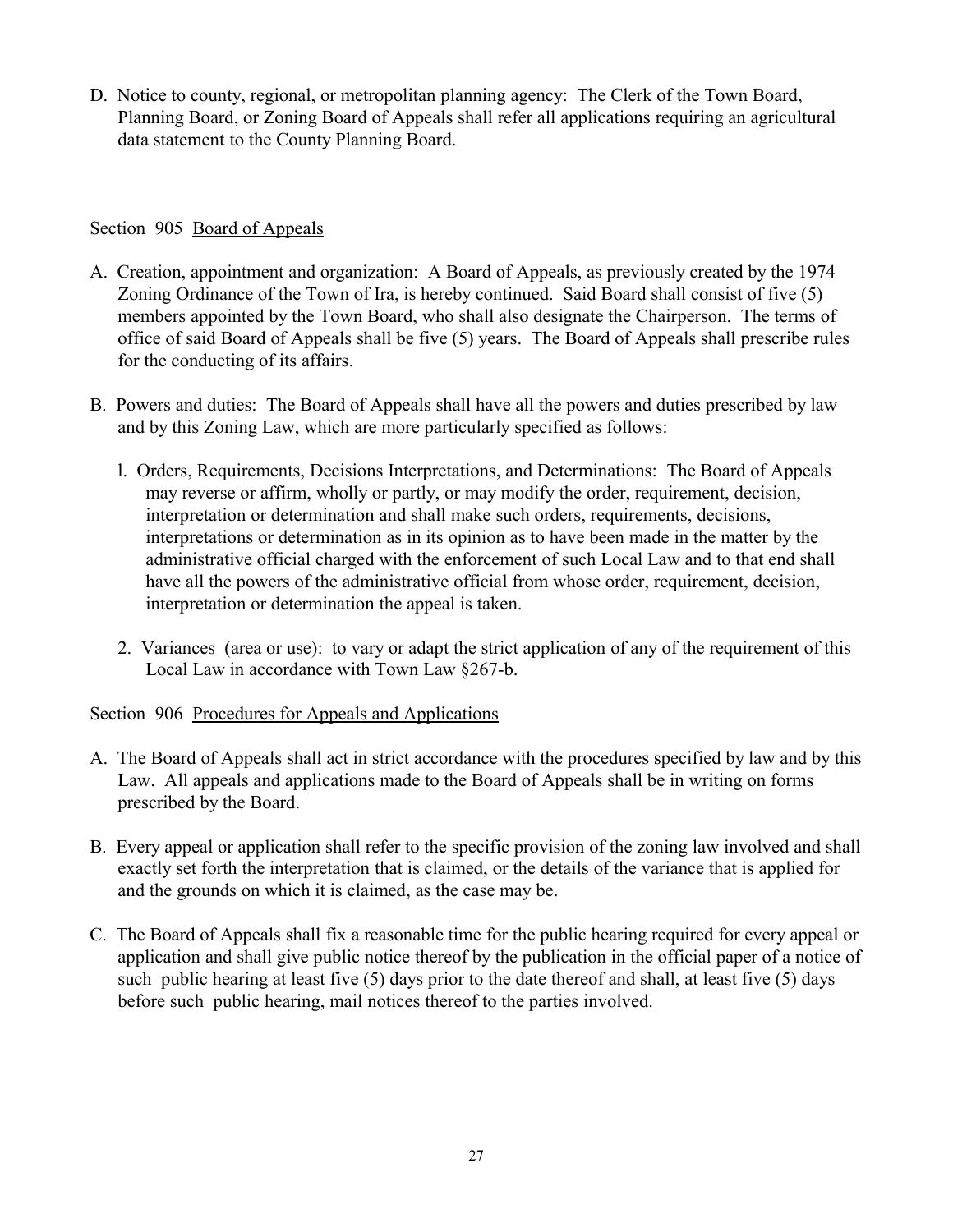- D. Except for area variance applications, at least five (5) days before the date of the public hearing required by law on an application or appeal to the Board of Appeals, the secretary of said Board shall transmit to the Planning Board of the Town of Ira a copy of said application or appeal, together with a copy of the notice of the aforesaid public hearing and shall request that the Planning Board submit to the Board of Appeals its advisory opinion on said application or appeal; and the Planning Board shall submit a report of such advisory opinion prior to the date of said public hearing.
- E. In addition to the notice required by statute, notice shall be given of any application made under the provisions of this Article by mailing, at least five (5) days prior to the hearing upon such application, written notice of the substance of the application and the date, time and place of the hearing to all the owners of land which immediately adjoins the premises for which said application is made or which abuts the same street or streets as said premises and is within a distance of five hundred (500) feet, exclusive of street rights-of-way, of the exterior boundaries of the said premises, as the names and addresses of said owners appear in the latest completed assessment roll of the town. Failure to comply with this section shall not invalidate any action taken by the Board of Appeals.
- F. Every decision of the Board of Appeals shall be made by resolution, each of which shall contain a full record of the findings of the Board in the particular case. Each such resolution shall be filed in the office of the Town Clerk, by case number, under one or another of the following headings: "Interpretations," variances," together with all documents pertaining thereto. The Board of Appeals shall notify the Town Board and the Planning Board of the Town of Ira of each variance granted under the provisions of this Law.

Section 907 Appeal to Court

Any person or persons, jointly or severally aggrieved by a decision of the Board of Appeals or any officer, department, Board or Bureau of the Town, may apply to the Supreme Court for review by a proceeding under Article Seventy-Eight (78) of the Civil Practice law and rules. Such proceeding shall be instituted within thirty (30) days after the filing of a decision in the Office of the Town Clerk.

# Section 908 Fees

Appeals and applications before the Board of Appeals shall be accompanied by a payment to the Town in accordance with a Fee Schedule adopted by resolution of the Town Board.

Section 909 Review by Cayuga County Planning Board

The Zoning Board of Appeals shall refer variance applications to the County Planning Board when required by N.Y.S. General Municipal Law.

# **ARTICLE X DEFINITIONS AND WORD USAGE**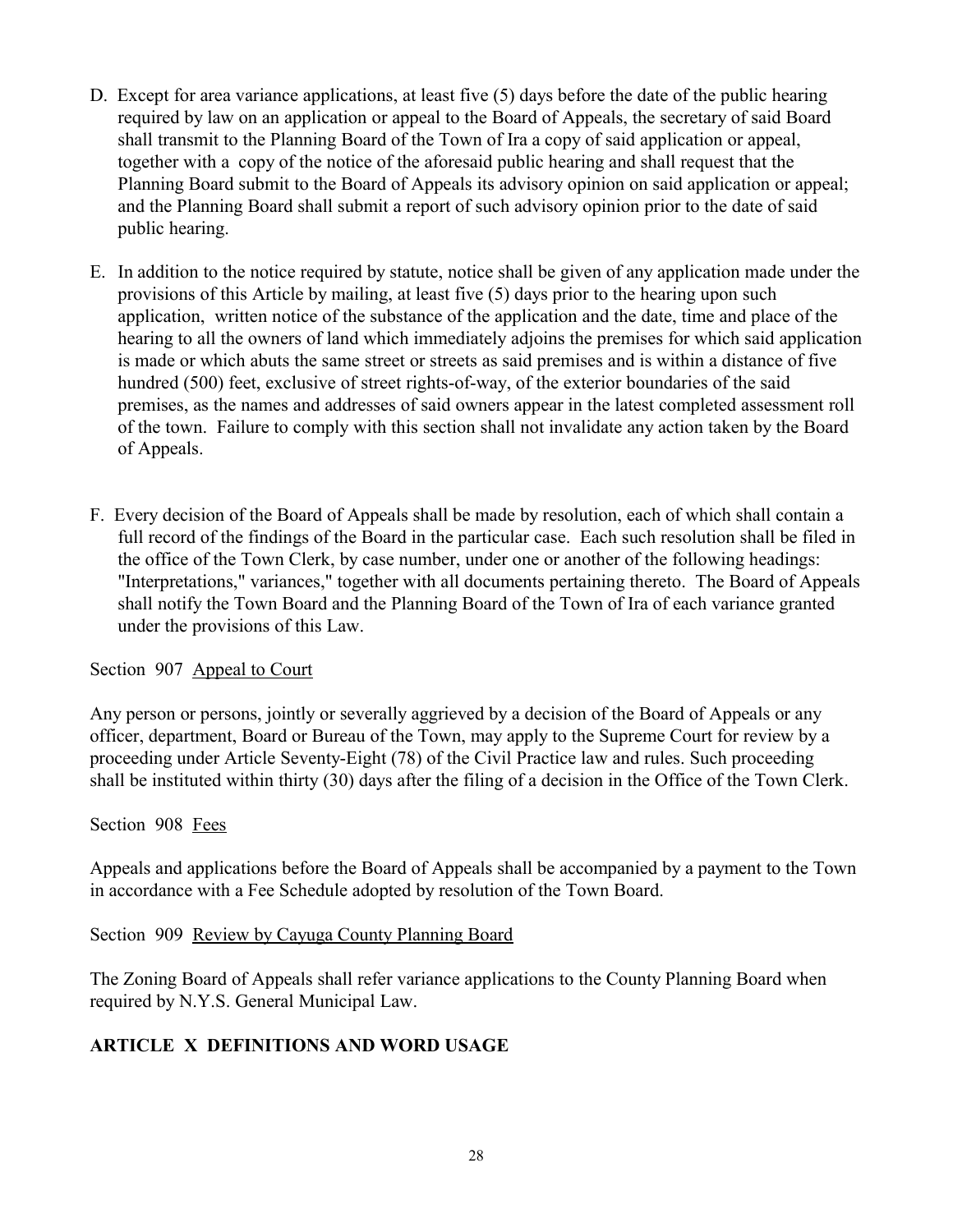Section 1000 Definitions and Word Usage

- A. Except where specifically defined herein, all words used in this Law shall carry their customary meanings. Words used in the present tense include the future, and the plural includes the singular; the word "lot" includes the word "plot": the word ''building" includes the word "structure;" the word "shall" is intended to be mandatory; "occupied" or "used" shall be considered as though followed by the words "or occupied."
- B. As used in this Law, the following terms shall have the meanings indicated:

ABANDONMENT - The voluntary, absolute relinquishment, the giving up of a known right to which one is entitled, with the intention of permanently terminating or parting with such right. "Abandonment" depends upon the concurrence of two (2) elements or factors:

- 1. The intention to relinquish, to permanently give up a known right to continue the nonconforming use: and
- 2. The cessation of such nonconforming use, and overt act or failure to act, implying that the owner intends to permanently cease from putting the premises to the nonconforming use or such other nonconforming use as may be permitted by this Law.

ACCESSORY STRUCTURE - A structure, the use of which is customarily incidental to that of the main building or structure and which is located on the same lot as that occupied by the main building or structure.

1. Unoccupied camp trailers and recreational vehicles.

ACCESSORY USE / HOME OCCUPATION - A use, not otherwise contrary to law, customarily incidental to the use of a building for dwelling purposes and including:

- 1. The office or studio of a physician or surgeon, dentist, artist, musician, lawyer, architect, teacher, real estate agent or other like professional person residing on the premises, including a child day-care facility as described in New York State Social Services Law §390(12) (b). There shall be no more than one (1) paid employee or assistant.
- 2. Home workshops which do not constitute a nuisance by reason of smoke, odor, vibrations, dust or noise. There shall be no paid employees or assistants.
- 3. Customary home occupations such as millinery, dressmaking and hairdressing conducted by a person residing on the premises, with no paid employees or assistants.
- 4. An "accessory use" may be conducted in the main building or in an accessory building, but in either case shall not occupy a floor area greater than that of twenty-five (25%) percent of the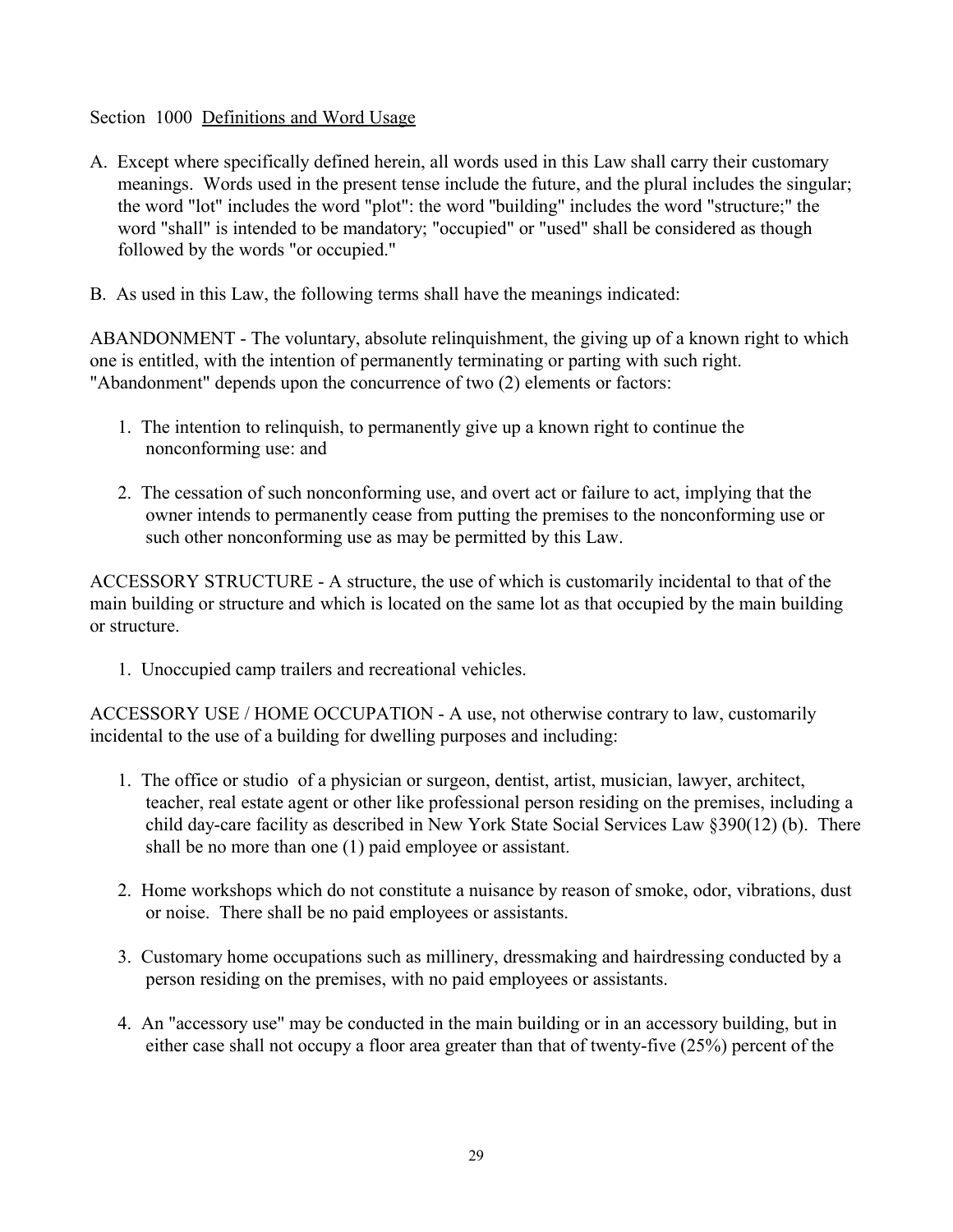area of the first floor of the main building. There shall be no commercial display visible from the street or advertising, except a small professional nameplate or announcement sign.

5. Among the uses that SHALL NOT be interpreted to be a home occupation are the following: animal hospital, commercial stables and kennels, restaurant, junkyard, dismantling business, repair garage, and small engine repair.

ALTERATION - As applied to a building or structure, a change or rearrangement in the structural parts or in the exit facilities or an enlargement, whether by extending on a side or by increasing in height, or the moving from one location or position to another.

APARTMENT - Means a dwelling unit in a multiple family dwelling or a mixed occupancy building.

APARTMENT BUILDING - A building arranged, constructed or designed to be occupied by three (3) or more families living independently of each other, with ownership vested in other than the occupants thereof.

BED AND BREAKFAST - See TOURIST HOME

BUILDING - Any structure having a roof supported by columns or by walls and intended for shelter, housing or enclosure of persons, animals or chattel.

BUILDING LINE, FRONT - A line measured parallel to the center line of a street or highway and extends from one side lot line to another, in front of which no portion of a building or structure shall be built.

BUSINESS - Any commercial venture designed to generate income.

CHURCH - Any structure used for worship or religious instruction, including social and administrative rooms accessory thereto.

CLASS 1 LIQUIDS - Gasoline, oil and other petroleum products with a flash point below one hundred degrees Fahrenheit (100°F).

CORNER LOT - A parcel of land at the junction of and fronting on two (2) or more intersecting streets.

DRIVE-IN SERVICE - Includes restaurants, banks and the like where patrons enter the premises and are served or entertained in automobiles.

DWELLING - A house, apartment building, or other permanent building designed or used primarily for human habitation. A dwelling shall not be deemed to include a hotel, motel, or tourist home.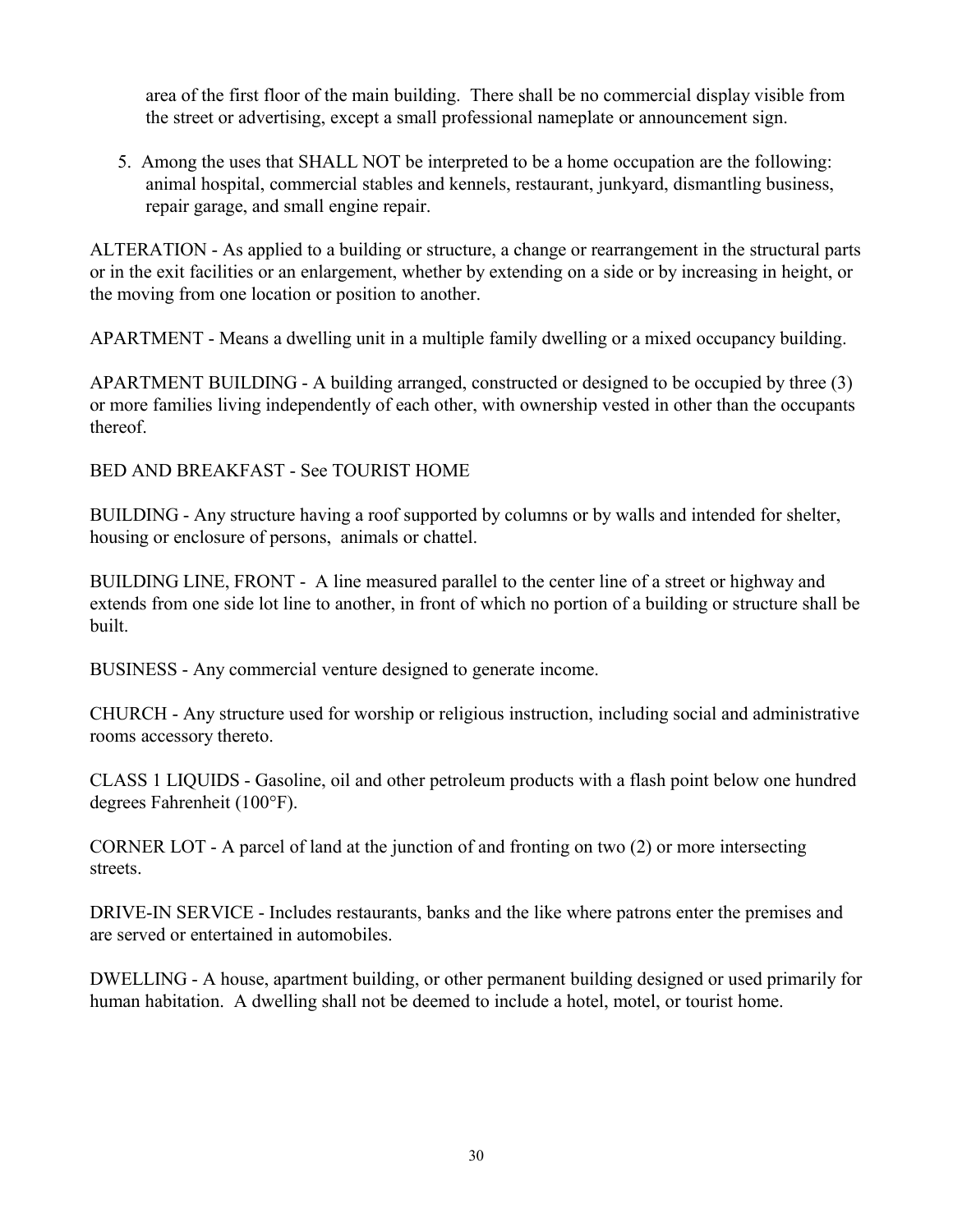DWELLING UNIT - A dwelling or portion thereof providing a complete self-contained residential unit, with living, sleeping, cooking and sanitary facilities within the unit, for use by one (1) family.

DWELLING, SINGLE FAMILY - A detached residence designed for or containing only one (1) dwelling unit, and occupied by only one (1) family.

DWELLING, TWO FAMILY - A residence designed for or containing only two (2) dwelling units, and occupied by only two (2) families, with separate living, sleeping, cooking, and sanitary facilities for each.

DWELLING, MULTIPLE FAMILY - A residence designed for or containing three (3) or more dwelling units, and occupied by three (3) or more families, with separate living, sleeping, cooking, and sanitary facilities for each unit. Apartment houses are considered to be "Multiple Family Dwellings."

FAMILY - One (1) or more persons occupying the premises and living as a single housekeeping unit as distinguished from a group occupying a boardinghouse, lodging house, club, fraternity or hotel.

FARM - A parcel of land used principally in the raising or production of agricultural products and the necessary farm structures and storage of equipment used on the premises.

FLOOR AREA - The sum of the areas of the several floors of a building structure, including areas used for human occupancy, as measured from the exterior faces of the walls. It does not include cellars, unenclosed porches and attics not used for human occupancy.

FOUNDATIONS, PERMANENT - To be constructed of materials that are permanent in nature and shall be either a slab on grade or a wall with footers to be below frost line and have anchors to secure the structure to the slab or wall as required by the NYS Building Code.

GARAGE, PRIVATE - An enclosed space for the storage of one (1) or more motor vehicles, provided that no business, occupation or service is conducted for profit therein nor space therein for more than one (1) car is leased to a nonresident of the premises. In no way does this include the repair of vehicles other than those of the occupant.

GARAGE, PUBLIC - Any garage other than a private garage, available to the public, operated for gain and which is used for storage, repair, painting, rental, greasing, oil changing, washing, servicing, adjusting or equipping of automobiles or other motor vehicles.

HOSPITAL - Unless otherwise specified, includes sanitarium, sanatorium, preventorium, clinic, and any other place for diagnosis, treatment or other care of ailments, and shall be deemed to be limited to places for the diagnosis, treatment or other care of human ailments.

HOTEL - A building or group of buildings in which there are rental sleeping rooms for temporary lodging and which may also include dining rooms, kitchens, serving rooms, meeting rooms, ballrooms, and other facilities and services intended primarily for the accommodation of its patrons.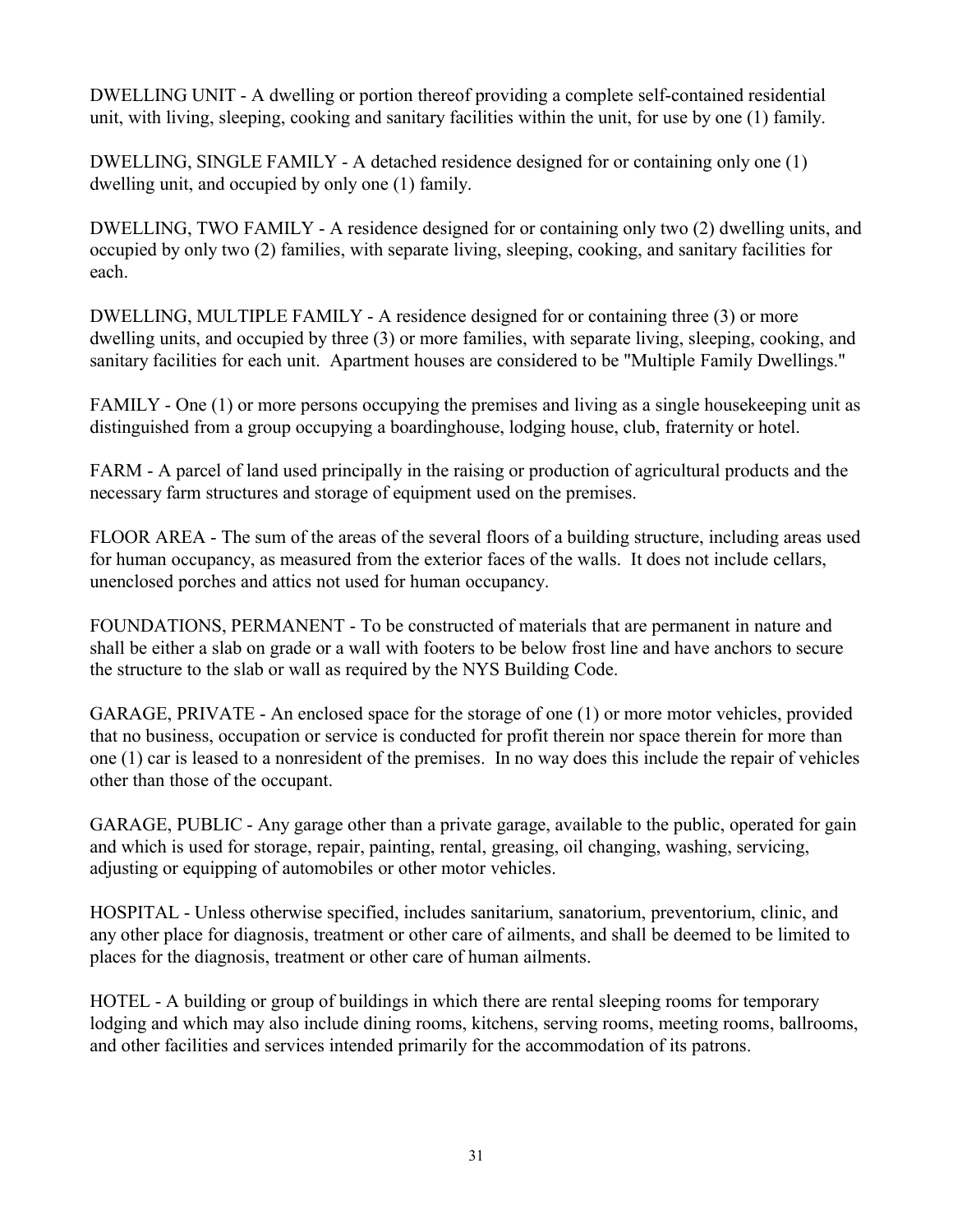JUNK – Is the outdoor storage or deposit of to (2) or more inoperable unlicensed or unregistered motor vehicles, one (1) or more abandoned or inoperable appliances including but not limited to washers, dryers, dishwashers, refrigerators, freezers, stoves and televisions, one (1) or more abandoned or irreparably damaged pieces of indoor furniture including but not limited to sofas, lounge chairs, mattresses, bed frames, desks, tables, chairs, and chests of drawers.

JUNKYARD - A lot, or part thereof, whether inside or outside a building, used primarily for the collecting, storing and sale of wastepaper, rags, scrap metal or discarded material; and/or for the collecting, dismantling, storage and salvaging of machinery or two (2) or more unregistered vehicles, whether in running condition or not, or parts thereof. The term shall include any place of storage or deposit for any purpose of used parts or waste materials from motor vehicles which, taken together, equal in bulk two (2) or more such vehicles.

KENNEL - The commercial boarding of animals and/or a breeding operation of licensed and registered dogs that are more than six (6) months old.

LOT - A parcel of land occupied or used or set aside and available for use as the site of one (1) principal structure or use with its accessory structures thereto or for any other purpose, in one ownership and not divided by a street, not including any land within the right-of-way of a public or private street upon which said lot abuts, even if ownership to such way is in the owner of the lot. A lot for the purpose of this Law may or not coincide with a lot of record.

LOT AREA - Total area within property lines, excluding the street or highway right-of-way.

LOT COVERAGE - That percentage of a lot covered by a building or structure.

LOT LINES - Any line dividing one lot from another.

LOT WIDTH - The width of a lot measured at the front building line.

MOTEL - See HOTEL

MOTOR VEHICLE SERVICE STATION - Any area of land, including structures and buildings thereon, that is used for the supply of gasoline or oil or other fuel for the propulsion of motor vehicles and which may include facilities used for polishing, washing, or otherwise cleaning such vehicles.

NATURAL PRODUCTION USE - The excavation and sale of sand, gravel, clay or other natural mineral deposit, the quarrying of any kind of rock formation or the drilling of a well for oil or gas production.

NONCONFORMING STRUCTURE - A building existing at the time of the enactment of this Law which does not conform to the regulations, except use regulations, of the district in which it is situated.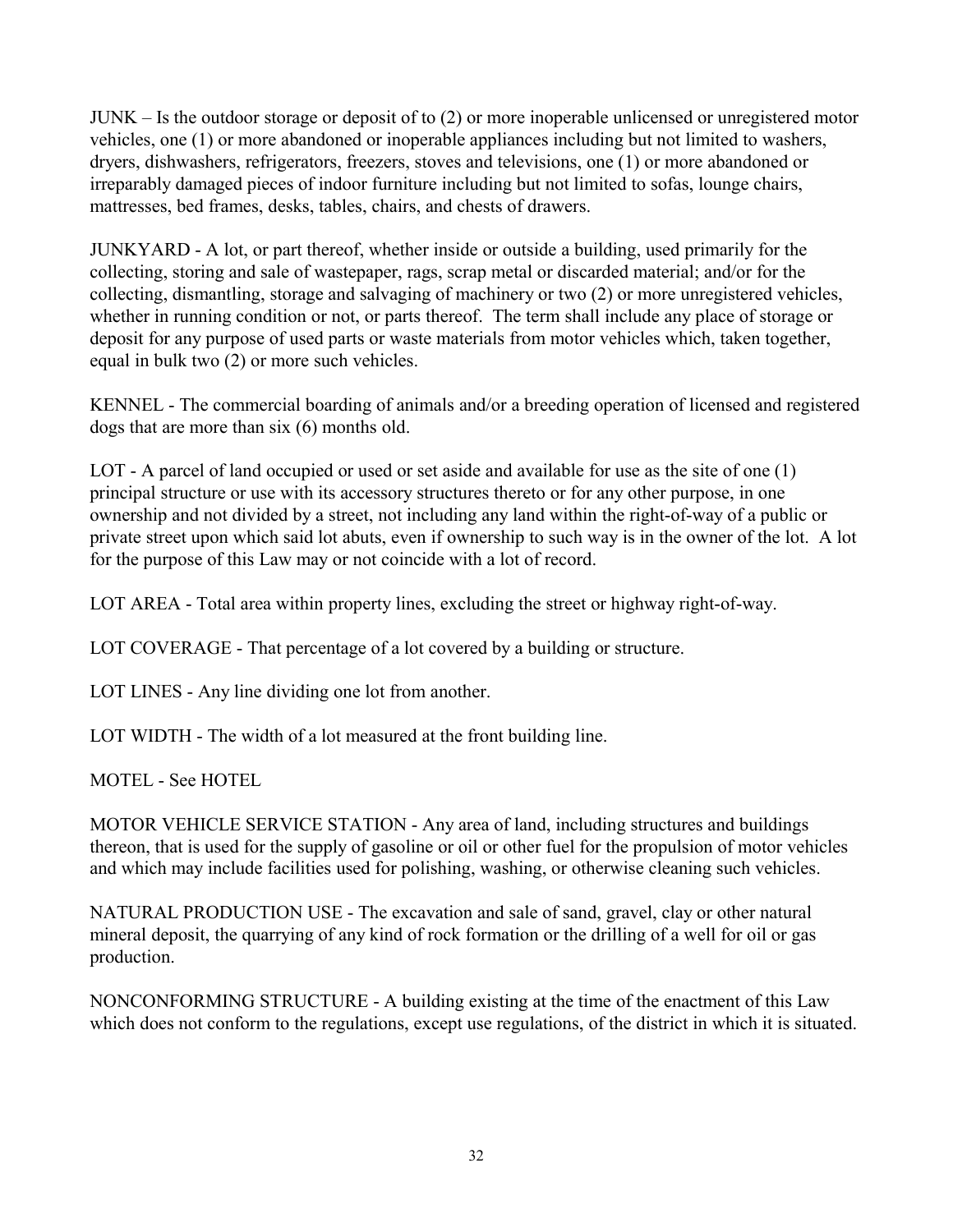NONCONFORMING USE - A use of land or building existing at the time of the enactment of this Law which does not conform to the regulations as to use of the district in which it is situated.

NURSING HOME - A structure, other than a hospital, where persons are lodged and furnished with meals and nursing care for hire.

PARKING SPACE - An area for the temporary parking of a motor vehicle, capable of containing a rectangle nine (9) feet six (6) inches wide by nineteen (19) feet long and clear to a height of seven (7) feet, together with access aisles for maneuvering and passage to and from the public street. In all instances, the minimum width of the aisle shall be twenty-four (24) feet.

PERSON - Includes corporations, companies, associations, societies, firms and partnerships, as well as individuals.

POND - A body of standing water, smaller than a lake.

PUBLIC OR PRIVATE SCHOOLS - Buildings used for instruction of primary and secondary education (preschool through 12th grade).

RESTAURANT - A building or portion thereof where food and beverages, whether or not alcoholic, are sold to the public for consumption on the premises.

RETAIL OR PERSONAL SERVICE USE - A commercial activity characterized by the direct onpremise sale of goods and services within the building to the ultimate consumer, generally involving stock in trade such as are normally associated with department stores, food markets, shops and similar establishments. This term shall also include personal service shops such as barbershops, beauty salons and dry-cleaning or laundry services of less than four thousand (4,000) square foot gross floor area.

SETBACK - Except where otherwise specifically set forth in this Law, all yard setbacks shall be measured from property lines and the road centerlines.

SIGN - An emblematic design or device, including those which are composed of light rays only and including any billboard, pennant, announcement or symbol designed to inform or attract the attention of persons not on the premises on which the "sign" is located.

- A. The following shall not be included in the application of the regulations:
	- 1. Flags and insignia of any government, except when displayed in connection with commercial promotions.
	- 2. Legal notices, identification or informational or directional signs erected or required by governmental bodies.
	- 3. Integral decorative or architectural features of buildings, except letters, trademarks, moving parts or moving lights.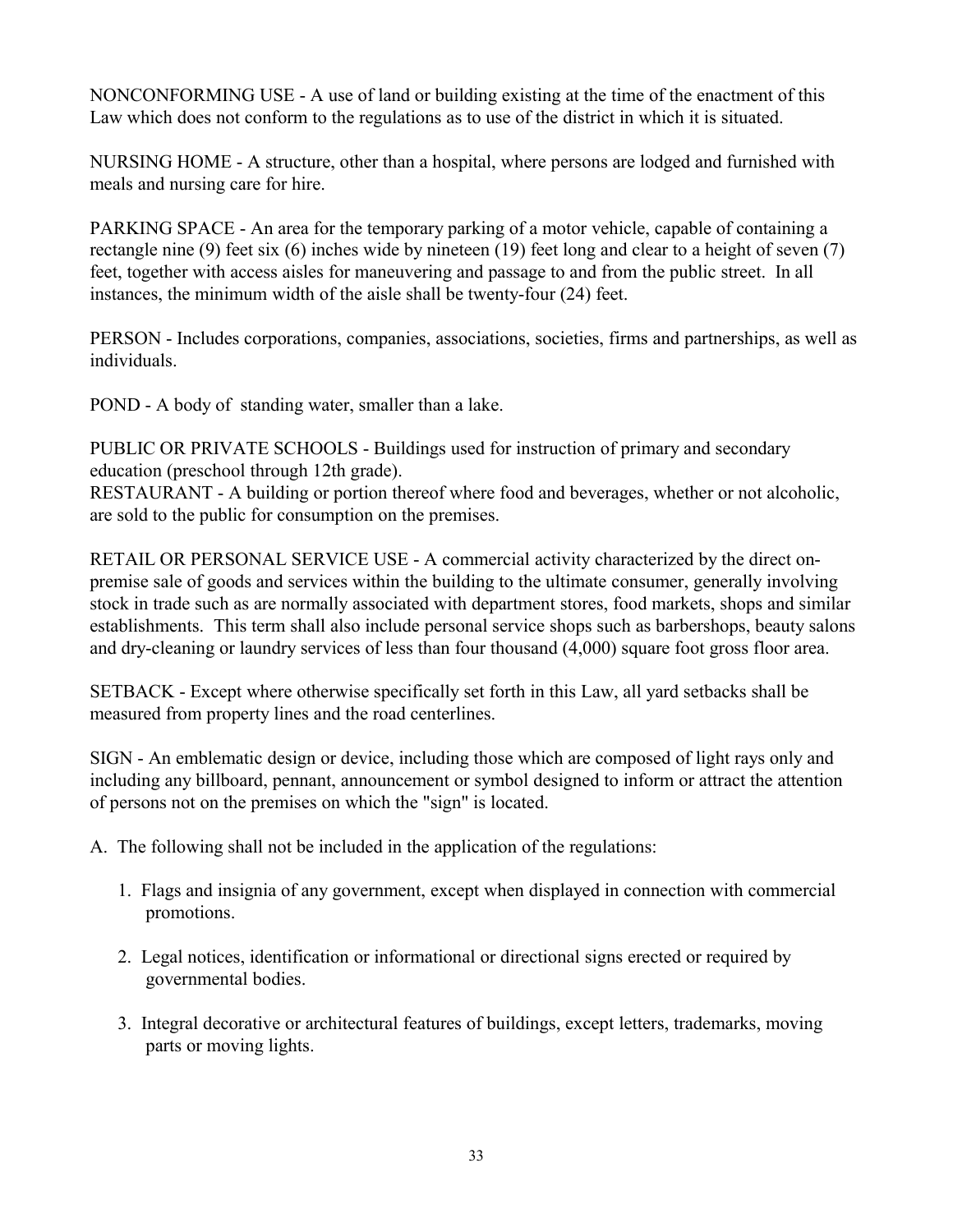- 4. Signs directing and guiding traffic and parking on private property but bearing no advertising matter and conforming to the regulations set forth in the New York State Department of Transportation Manual of Uniform Traffic Control Devices.
- B. For the purpose of determining the number of signs, a "sign" shall be considered to be a single display surface or display device containing elements organized, related and composed to form a unit. Where matter is displayed in a random manner without an organized relationship of elements or where there is reasonable doubt about the relationship of elements, each element shall be considered to be a single "sign." The surface area of a "sign" shall be computed as including the entire area within a geometric form or combinations of regular geometric forms comprising all of the display area of the "sign" and including all of the elements of the matter displayed. On twosided freestanding signs and two-sided signs attached to and projecting perpendicularly from a building, with display surfaces on both sides, only one (l) side will be considered in the computation of the area. Structural members other than decorative frames, for the purpose of supporting signs and not bearing advertising matter, shall not be included in computation of surface area.

STORY - That portion of a building included between the surface of any floor and the surface of the floor next above it or, if there is no floor above it, then the space between any floor and the ceiling next above it.

STREET - A public way which affords principal means of access to abutting properties.

STREET LINE - The dividing line between the street or highway right-of-way and the abutting real properties.

STRUCTURE - A combination of materials to form a construction that is safe and stable and includes, among other things, buildings, stadiums, platforms, radio towers, sheds, storage bins, billboards and display signs.

1. Small storage shed – a free-standing, storage structure under one hundred fifty (150) square feet.

STRUCTURE, HEIGHT OF - The vertical distance measured from the average elevation of the proposed finished grade at the front of the building to the highest point of the roof for flat roofs, to the deck of mansard roofs and to the mean height between the eaves and ridge for gable, hip and gambrel roofs.

STRUCTURE, PRINCIPAL - A structure, the use or occupancy of which constitutes the main or principal use of the lot on which said structure is located.

SWIMMING POOL - A structure intended for bathing, swimming or diving purposes, made of concrete, masonry, metal or other impervious materials, and provided with a circulating and/or controlled water supply.

TOPSOIL - The surface layer of the soil containing more or less organic matter to a depth usually plowed in cultivation.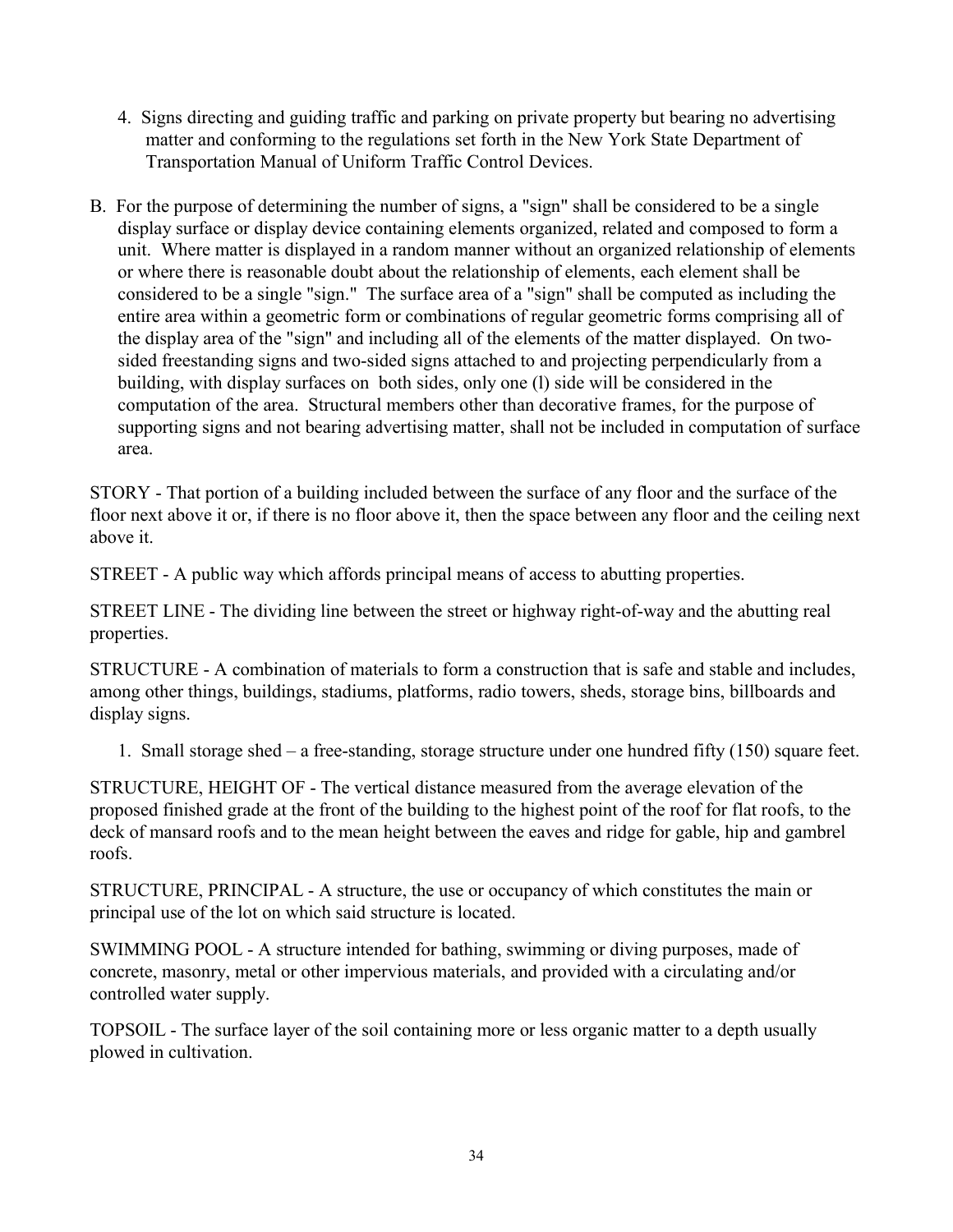TOURIST HOME - A dwelling in which not more than four (4) sleeping rooms are provided or offered for overnight temporary accommodations for transient guests for compensation, with or without meals. A bed-and-breakfast which meets the above definition shall be deemed a "tourist home."

USE - The specific purpose for which land, a structure or a building is used or occupied or maintained. The term "permitted use" or its equivalent shall not be deemed to include any nonconforming use.

YARD - An unoccupied space open to the sky on the same lot with a building or structure.

YARD, FRONT - That portion of a lot situated between the center line of a street or right-of-way and the front line of a building or structure.

YARD, REAR - That portion of a lot situated between the rear lot line and the rear line of a building or structure.

YARD, SIDE - That portion of a lot situated between the side lot line and the nearest side line of a building or structure and extending from the rear line of the front yard to the front line of the rear yard.

# **ARTICLE XI AMENDMENTS, REMEDIES, PENALTIES, SEVERABILITY CLAUSE, REPEALER, AND EFFECTIVE DATE**

Section 1100 Amendments

The Town Board may from time to time on its own motion, or petition, or recommendation of the Planning Board or the Zoning Board of Appeals amend, supplement or repeal the regulations and provisions of this Law, after public notice and hearing.

Every such proposed amendment or change, whether initiated by the Town Board or by petition shall be referred to the Planning Board for report thereon before the public hearing hereinafter provided for. The Town Board by resolution adopted at a stated meeting shall fix the time and place of a public hearing on the proposed amendments and cause notice to be given as follows:

- A. By publishing a notice of the time and place of the hearing at least ten (10) days prior to the date of such hearing in the paper of general circulation in the Town.
- B. A written notice of any proposed change or amendment affecting property within the protectively zoned area of a housing project authorized under the Public Housing Law, as such area is shown on an approved Zoning Map filed with the Zoning Officer, shall be given to the housing authority erecting or owning the project and to the government providing financial aid for assistance thereto at least ten (10) days prior to the date of such hearing.
- C. A written notice of any proposed change or amendment affecting property within five hundred (500) feet of the boundaries of any State Park or Parkway shall be given in the Regional State Park Commission having jurisdiction over such State Park or Parkway at least ten (10) days prior to the date of such hearing.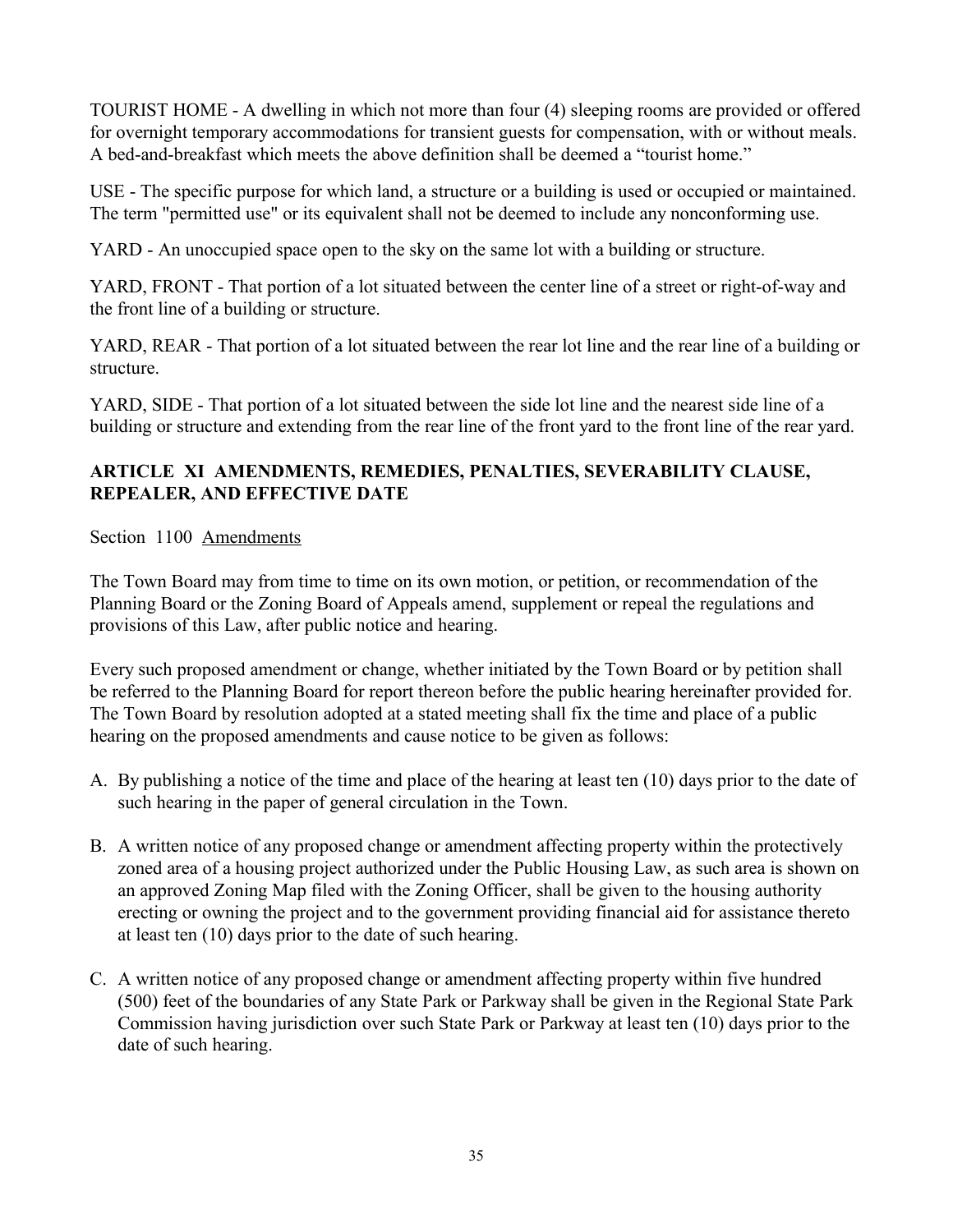- D. A written notice of any proposed change or amendment affecting property within five hundred (500) feet of the boundaries of any city, village, town or county, shall be given to the Clerk of such municipality and to the Clerk of the County Legislature at least ten (10) days prior to the date of such hearing.
- E. In cases, however, of a protest against such change signed by owners of twenty percent (20%) or more of the land included in such proposed change or of that immediately adjacent extending one hundred (100) feet therefrom or of that directly opposite thereto, extending one hundred (100) feet from the street frontage of such opposite land, such amendment shall not become effective except by the favorable vote of at least four (4) members of the Town Board.

## Section 1101 Zoning Referral to Cayuga County Planning Board

As required under New York General Municipal Law, certain variances, special permits and amendments shall be referred to the County Planning Board for review and recommendations.

## Section 1102 Enforcement and Remedies

In case any building or structure is erected, constructed, reconstructed, altered, converted or maintained, or any building, structure or land is used in violation of this Article or of any other local law, ordinance or other regulation made under authority conferred thereby, the proper local authorities of this town, in addition to other remedies, may institute any appropriate action or proceedings to prevent such unlawful erection, construction, reconstruction, alteration, conversion, maintenance or use, to restrain, correct or abate such violation, to prevent the occupancy of said building, structure or land or to prevent any illegal act, conduct business or use in or about such premises; and upon the failure or refusal of the proper local officer, board, or body of the town to institute any appropriate action or proceeding for a period of ten (10) days after written request by a resident taxpayer of the town so to proceed, any three taxpayers of the town residing in the district wherein such violation exists, who are jointly or severally aggrieved by such violation, may institute such appropriate action or proceeding in a like manner as such local officer, board or body of the Town is authorized to do.

## Section 1103 Fines and Penalties

A. For any and every violation of the provisions of this Law.

- 1. The owner, general agent, or contractor of a building or premises where such violation has been committed or shall exist.
- 2. The owner, general agent, or contractor, lessee, or tenant of any part of a building or premises in which part such violations have been committed or shall exist.